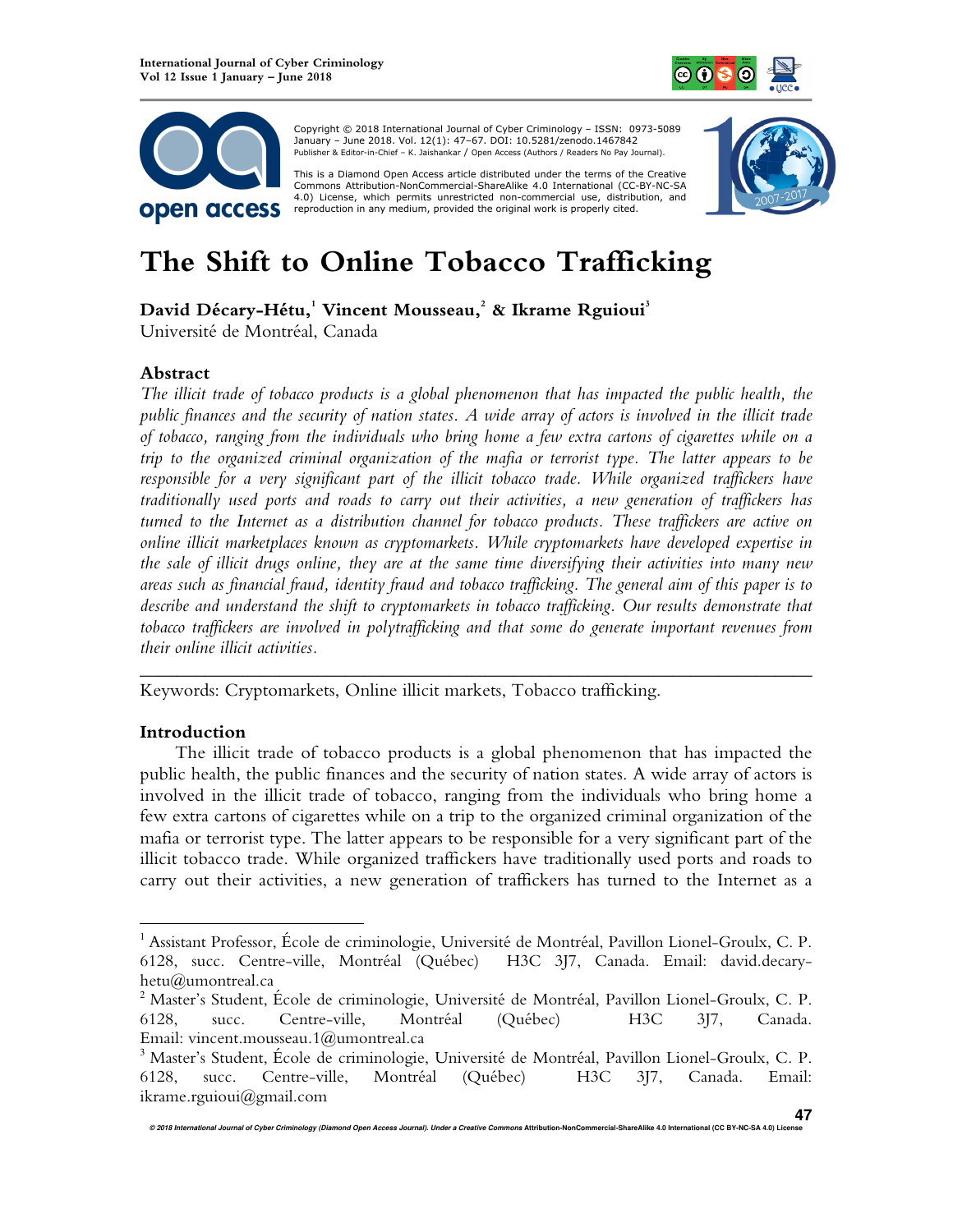distribution channel for tobacco products. These traffickers are active on online illicit marketplaces known as *crypto-markets*. Crypto-markets are transactional websites hosted on the dark net, a section of the Internet where connections are encrypted by default and where every effort is made to protect the identity and localization of the participants. Anyone can become a vendor on a crypto-market and put up listings for illicit products and services. Customers can then browse through the listings and select the best vendor for their needs. Crypto-markets now generate sales in the hundreds of millions of dollars US per year.

While crypto-markets have developed expertise in the sale of illicit drugs online, they are at the same time diversifying their activities into many new areas such as financial fraud, identity fraud and tobacco trafficking. The general aim of this paper is to describe and understand the shift to crypto-markets in tobacco trafficking. More specifically, this paper aims to: 1) describe the different types of tobacco-related products available on crypto-markets and the size and scope of the tobacco trafficking on crypto-markets; 2) characterize the vendors who offer tobacco products on crypto-markets as well as their involvement in the sale of other products and; (3) assess the place of tobacco trafficking in relation to other major categories of products offered on crypto-markets. This paper will be descriptive in nature as it is one of the first to study the illicit trade of licit products on the dark net and crypto-markets.

The paper is divided into four sections. Section I presents the current state of research on tobacco trafficking. Section II discusses the evolution of illicit online markets and explains how and why tobacco traffickers have come to adopt the dark net to illicitly trade tobacco. It also presents the research design and methods. Section III presents the analysis that has allowed us to describe and understand tobacco trafficking on cryptomarkets. Finally, Section IV discusses the findings and finds that tobacco traffickers are important players in the crypto-market ecosystem.

### **I. Tobacco Trafficking**

Tobacco trafficking can take many forms, depending on the geographic area and time studied. The rarest form of tobacco trafficking - albeit increasing - produces and distributes rolled cigars known as *cheroots* and other tobacco products such as chewing tobacco, raw tobacco and rolling tobacco (World Customs Organization, 2015). A second, more common form of trafficking centres around the illicit production and distribution of brand name cigarettes (KPGM, 2016; Transcrime, 2013) which accounted in 2015 for 9% of all tobacco trafficking (KPMG, 2016).The third and even more common form of tobacco trafficking is the illicit production and distribution of generic tobacco products that does not abuse well-known trademarks. These 'no-name' cigarettes are often produced in clandestine factories and represent much of the illicit tobacco in circulation (Transcrime, 2013). This type of traffic has, however, been declining for the past decade in favor of a fourth form of traffic known as *cheap whites* (Von Lampe, 2005; Joossens & Raw, 2012). Cheap whites are cigarettes legally manufactured in one country but diverted to another country where they are not officially available. Exporting is done legally by paying the required taxes, but importing and selling in the destination countries is illegal as payment of taxes is avoided upon arrival (Transcrime, 2013). Cheap whites accounted for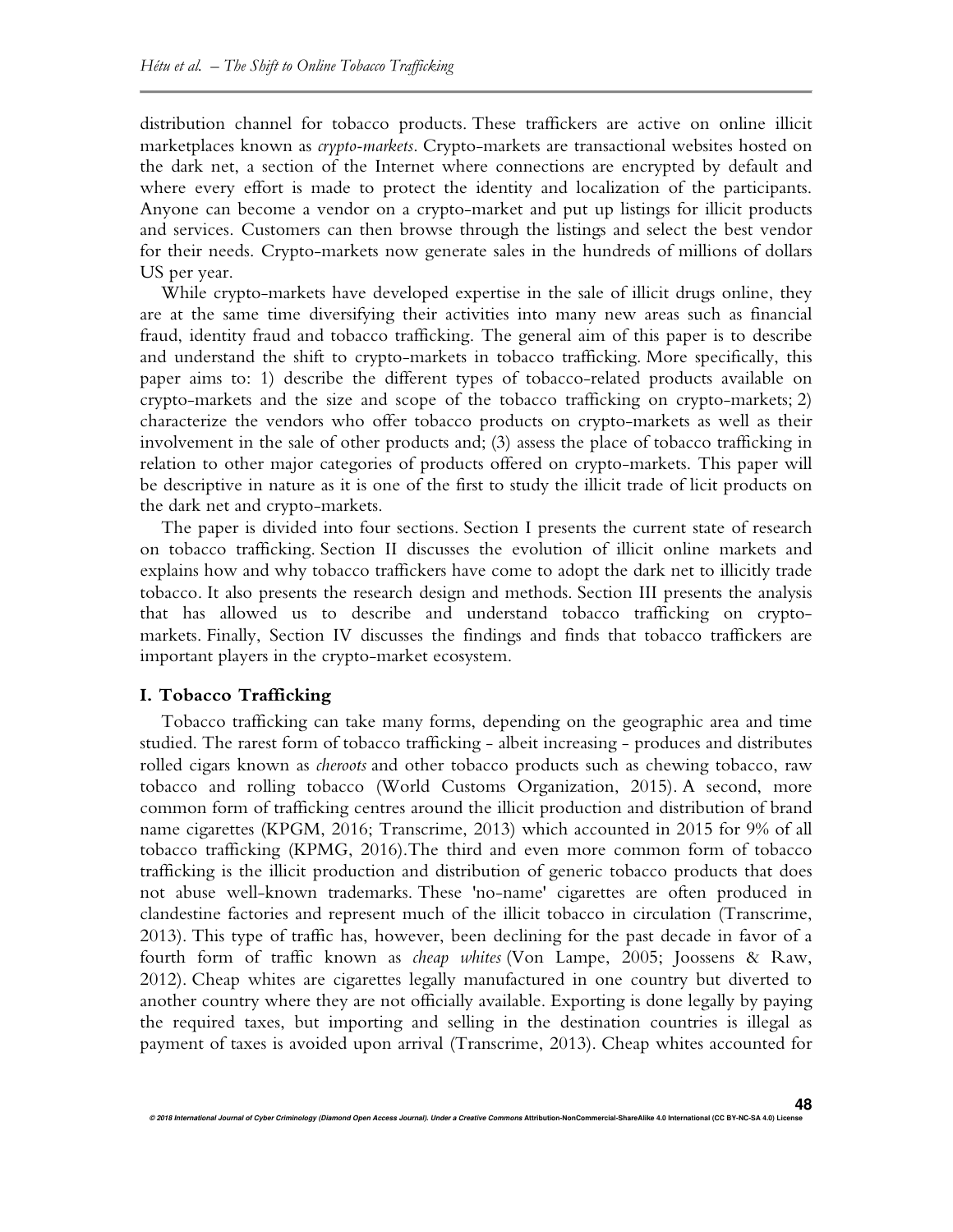

around 35% of the tobacco trafficking market in 2015, with an upward trajectory since 2006 (KPMG, 2016).

Tobacco trafficking is not a new phenomenon by any means. It has been known to exist since legal tobacco was first marketed as a valuable product (Joossens & Raw, 2012) and represents an important issue for many nation states (Joossens & Raw 1995; Joossens et al., 2000; Coker, 2003; Collin et al., 2004; Antonopoulos, 2006; van Dijck, 2007; Ben Lakhdar, 2008). From a *public health* perspective, increased tobacco consumption and high mortality rates have led to tobacco control through state intervention. Tobacco trafficking brings into circulation tobacco products of unknown quality. Tobacco trafficking also leads to increased availability and accessibility of tobacco in general. Populations such as minors who have no legal access to tobacco products can turn to traffickers for the products they want. Finally, contraband cigarettes are offered at a lower price than legal cigarettes, which encourages consumption of tobacco by decreasing the economic costs associated with tobacco use. From a *public finance* perspective, tobacco trafficking leads to significant financial losses for states (Joossens & Raw, 1995; Coker, 2003; Joossens & Raw, 2012). Tobacco taxes account for a significant portion of state revenues and are necessary to fund many policies, including public health policies. The impact of tobacco trafficking on EU tax revenues is estimated at  $\epsilon$  11 billion (KPMG, 2016). Tobacco trafficking can also impact *public safety* as conflicts between actors involved in the trafficking of tobacco can lead to episodes of violence.

Tobacco traffickers are drawn to trafficking mainly because of the potential economic gains it generates and can be categorized based on their roles and the size of their traffic (Antonopoulos, 2006). In France, for example, the lowest form of traffic is done by individuals who bring home from foreign trips more cigarettes than they are legally allowed with the intent to resell them in their neighborhood (Lalamet al., 2012). One step above is the professional amateur whose profession consists of shuttling back and forth across borders with cigarettes. They use modified cars and vans and sometimes manage a team of drivers who merely transport goods from point A to point B (Lalam et al., 2012). Professional networks are also active in tobacco trafficking. They buy cigarettes overseas in bulk and use fast transport companies to cross borders until their intended destination where a wholesaler is responsible for the distribution of the tobacco products. Transcrime (2013) estimates the number of people involved in tobacco trafficking in Europe alone to be between 100,000 and 150,000 with a large portion active in transnational organized criminal networks. Their trafficking would yield significant benefits and would be a source of funding for other criminal activities (Joossens et al., 2000) such as drugs, arms and human trafficking (WHO, 2015). These forms of trafficking are all integrated into the same networks as they all aim to send goods and people across borders. In conjunction with these actors, past research has identified the tobacco industry as a willing participant of tobacco trafficking. Trafficking was apparently used as a strategy to develop the tobacco market in certain states (Collin et al., 2004; Gilmore et al., 2015) and to counter the decline in the number of tobacco users in others (Joossens & Raw 1998; Dubois & Tramier, 2002; Gilmore et al., 2015). This has led many countries to take legal action against tobacco manufacturers for tax losses incurred because of their trafficking (Dubois  $\&$ Tramier, 2002; Calderoni, 2014). The involvement of tobacco manufacturers in trafficking would now be a thing of the past following the signing of a co-operation agreement between several countries and these manufacturers. The agreement aims to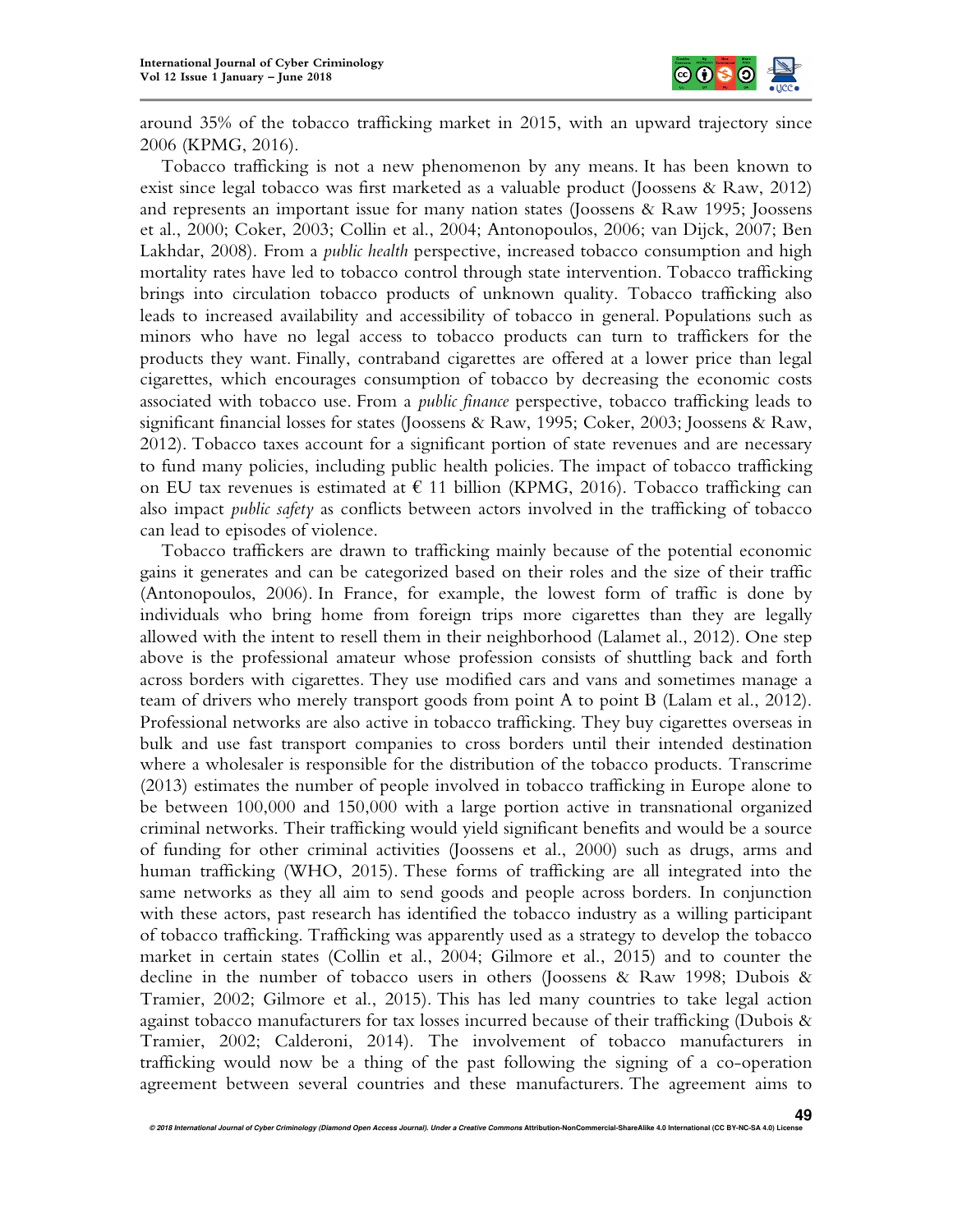improve the prevention of trafficking, the fight against the illicit market and the introduction of means of monitoring and tracing tobacco products (Calderoni, 2014).

While there is no specific profile for tobacco trafficking customers, two large populations stand out: low-income and underage individuals (Gostin, 2007).Low-income individuals are prime targets for tobacco traffickers (Joossens & Raw, 1998) as they are more likely to look for lower-cost alternatives to legal cigarettes. Underage individuals are also good customers for traffickers as they are likely to smoke for a long period and therefore make repeat purchases (Glantz, 1996). In many cases, trafficked cigarettes are the only available option for underage individuals looking to smoke. Studies have shown unsurprisingly that underage individuals are more likely than adults to smoke contraband cigarettes, at least in certain countries like Iran (Heydari et al., 2010).

Just like its legal counterpart, the illicit tobacco trade takes place on an international scale (Transcrime, 2013). The routes used for trafficking are varied and differ depending on the type of product, the local prices, the number of potential customers and the strategic positioning of countries. For this purpose, countries can be categorized as countries of production, of transit or of destination though a country may sometimes be one, sometimes the other, and sometimes the three at the same time (Transcrime, 2013). In North America, the First Nations that sit across the U.S.A. – Canadian border has been identified as key producers and distributors of cigarettes, in large parts thanks to the absence of tax officers and effective law enforcement in their territories. In Europe, cigarettes are often smuggled through Northern Europe and the ports of Antwerp, Rotterdam and Hamburg (Joossens & Raw, 1995). More recently, the trafficking routes have extended to many more countries like Russia, China, U.A.E., Belarus, Ukraine, Moldova, Latvia, Turkey, Poland, Egypt and Serbia (Transcrime, 2013). Cigarettes then transit through a number of countries like Greece and Italy to circumvent taxes and eventually end up in destination countries like the United Kingdom, Italy, Germany, Romania, Ireland, Latvia, Poland, Spain, Bulgaria and France where the volume of cigarettes is very high (Transcrime, 2013).

## **II. The Shift to Online Tobacco Trafficking**

Over the past forty years, communication technologies have enabled the development of online trading platforms which have become significant mediums through which economic activity is facilitated. Companies such as Amazon and eBay can bring together sellers and buyers from around the world and use national or private postal services to deliver the purchased goods. Although many doubts have been raised about online markets in their early days, they are increasingly replacing physical stores.

Many entrepreneurs took notice of the emergence of legitimate online markets and launched similar platforms that specialized in the sale of illicit goods and services. Hosted on chat-rooms and discussion forums, these first generation online illicit markets (Décary-Hétu, 2015) are convergence settings (Soudijn & Zegers, 2012) that bring together thousands, and sometimes even more, offenders (Motoyama et al., 2011) who can contact each other directly and without intermediaries (Décary-Hétu & Laferrière, 2015). Their main purpose is to facilitate the sale of illicit goods and services and to disseminate information on offenders' best practices. Online illicit markets provide a history of participants' activities (Yip et al., 2013). This allows their participants to go back in time to assess the reliability of other participants before dealing with them. Online illicit markets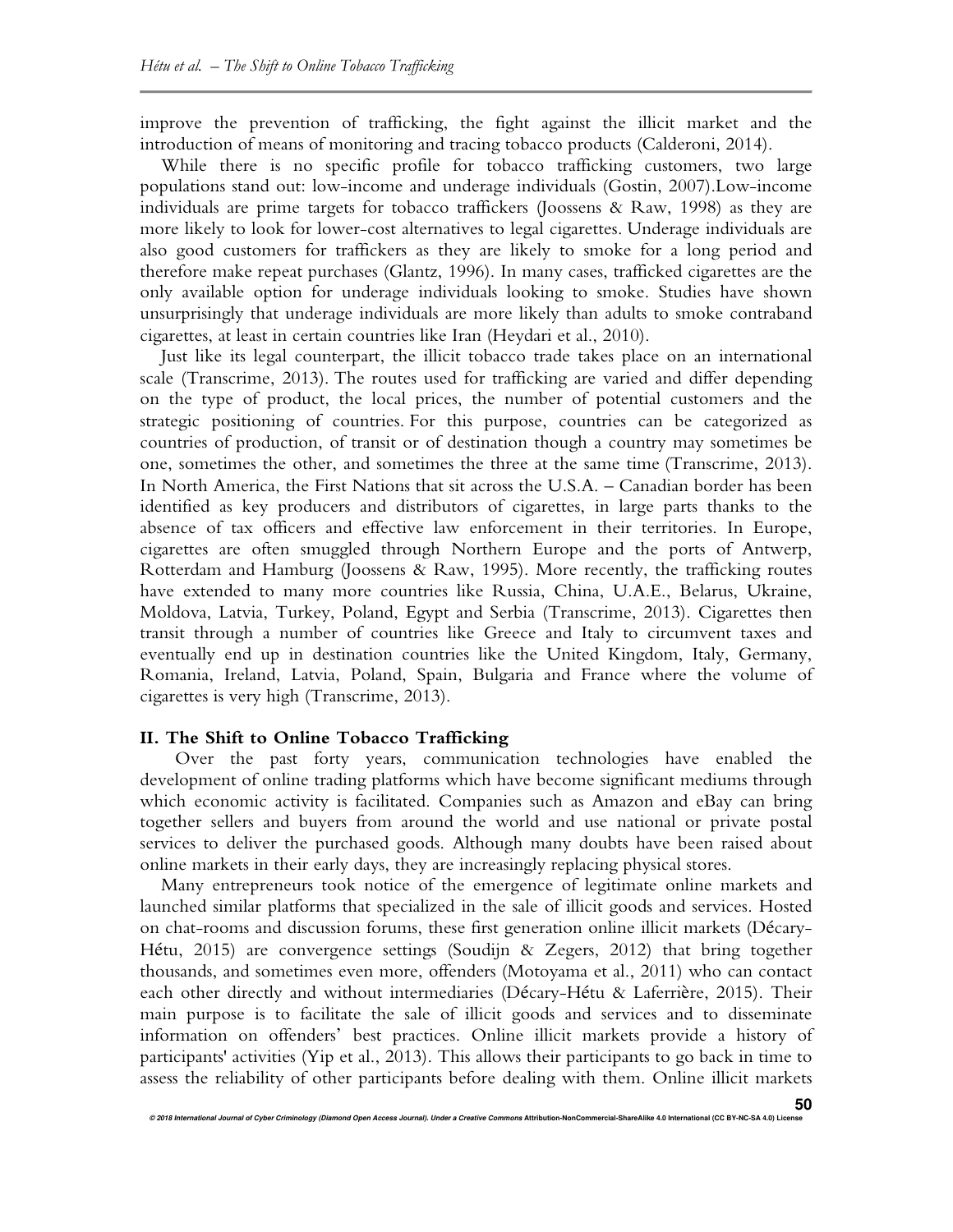

are controlled by anonymous administrators who put in place ground rules and ensure that participants respect them (Peretti, 2008). Administrators therefore do not have direct authority over participants, who are free to act as they wish within the limits of the market rules. Administrators may represent the only line of protection for participants who must constantly be wary of other participants who are always inclined to act opportunistically (Allodi et al., 2016). It is impossible for participants to turn to the courts or the police when a partner does not comply with the agreements (Reuter, 1983). Contract management is therefore very problematic and opens the door to peer victimization (Franklin & Paxson, 2007).

First generation online illicit markets have attracted many offenders but have gradually lost their appeal mainly due to the high level of internal fraud (Lusthaus, 2012, Holt et al., 2016). Buyers have a hard time finding reliable partners from whom to buy illegal goods and services, making often moot the use of online illicit markets. Moreover, law enforcement agencies have been monitoring and targeting first generation online illicit markets in recent years (Poulsen, 2011; Grabosky, 2007). They have conducted numerous police operations that have cast doubt on the security that these markets can provide. Indeed, the seizure of a server hosting a market leads police forces directly to the messages, the contact information and especially the IP addresses of the participants in these markets. These important issues have led entrepreneurs to seek new means to increase the safety of participants in online illicit markets. This response came in the form of crypto-markets (Martin, 2014), the second generation online illicit markets. These markets share many of the visual cues of legitimate online sales platforms like Amazon and eBay. Their home pages are composed of product grids, each with an image, a title, a price, the name of the seller and an indication of quality based on feedback from past buyers (often a series of 1 to 5 stars) (Christin, 2013). Each product for sale has its own web page, and include, in addition to the information presented above, details of past buyers' comments, the costs of sending products by post and the list of countries where the product can be sent(Aldridge & Décary-Hétu, 2016). Each vendor also has their own page with their vendor name, a description, an account creation date, the date of their last visit to the crypto-market and a summary of the evaluations of former buyers who have dealt with the seller (Demant & Branwen, 2016). This page also presents the public PGP key of the vendor which allows buyers to encrypt a message that can only be decrypted by the vendor.

Crypto-markets are sophisticated e-commerce platforms that enable the sale and purchase of any licit or illicit products and services. In addition to the use of PGP to encrypt messages, crypto-markets are hosted on the Tor network (Dingledine et al., 2004), a subsection of the internet where the localization of crypto-market servers and their participants is made very difficult using computer proxies. Tor's anonymity has been questioned on numerous occasions (Goldberg, 2006; Snader & Borisov, 2008), in particular because of the opacity of the identity of the entities controlling the proxies. No evidence exists at this time to demonstrate that the Tor network is unsafe. Crypto-markets also require that payments be made in virtual currencies like the bitcoin (Nakamoto, 2009). Virtual currencies' characteristics vary but most of them offer an anonymous means of payment that can be very difficult to tie to a real identity.

The first crypto-market was launched in February 2011. Named Silk Road (SR1), it quickly attracted the attention of the media (Chen, 2011) and politicians (NBC, 2011). Active for more than two and a half years, this crypto-market generated sales of over \$ 200 million US dollars (Sydney Morning Herald, 2015). In October 2013, US police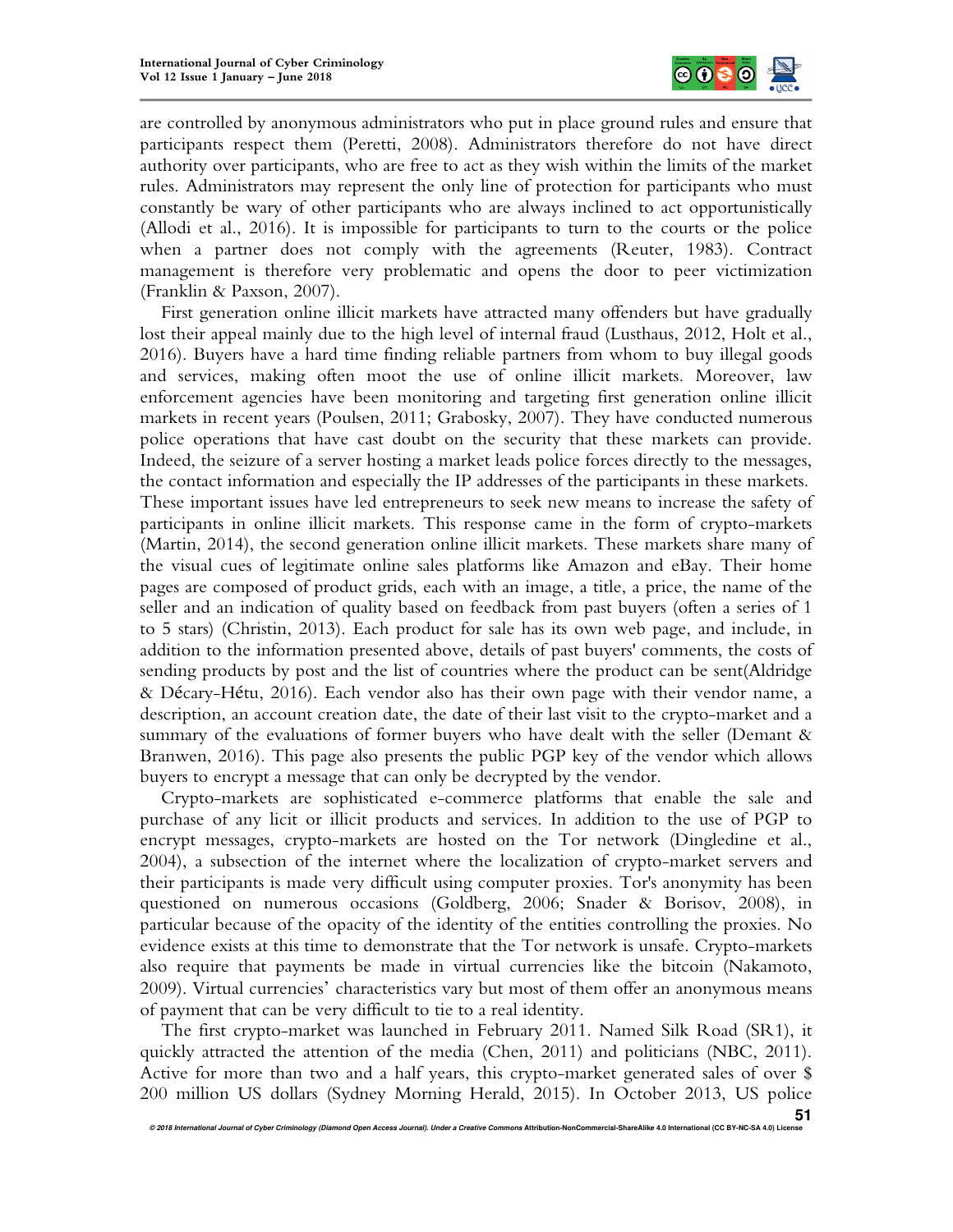announced the seizure and closure of the crypto-market but in the weeks that followed, many new crypto-markets were launched. A major police operation in the fall of 2014, Operation Onymous, led to the closure of another series of high-profile crypto-markets (Décary-Hétu & Giommoni, 2016) but these upheavals in the crypto-markets did not succeed in reducing the interest for and popularity of crypto-markets. Soska & Christin (2015) and Kruithof et al. (2016) showed that sales on crypto-markets have increased since SR1 and now account for hundreds of millions of dollars per year. Décary-Hétu & Giommoni (2016) also demonstrated that the impact of police operations had been very limited over time. The main use cases of crypto-markets was for the first years the sale of illicit drugs (Christin, 2013). Diversification has taken place over the last months and years, however, with a much more diversified range of products now available on cryptomarkets. This is the result of efforts by the administrators to differentiate their cryptomarket from other active crypto-markets. Given that the administrators' revenues come from commissions on sales, administrators seek to maximize the number of transactions and the average transaction price. To achieve this, administrators develop new markets including the sale of stolen financial and personal data, computer hacking and, of interest for this research, tobacco products.

Past research on crypto-markets has so far focused on the sale of illicit drugs on cryptomarkets. They have explored the rules of crypto-markets (Christin, 2013; Martin, 2014), the political motivations of crypto-market participants (Bakken, 2015; Maddox et al., 2016), the impact of crypto-markets on public health (Nasseri, 2015; Barratt et al., 2016) and the sale of drugs in general (Van Hout, 2015; Cullen, 2015; Caudevilla et al., 2016). Although of great interest, these studies have provided little information on the size and magnitude of trafficking in other types of products on crypto-markets, including tobacco trafficking. The purpose of this paper is to build on past research in the literature and describe and understand the shift to crypto-markets in tobacco trafficking. More specifically, this paper aims to: 1) describe the different types of tobacco-related products available on crypto markets and the size and scope of the tobacco trafficking on cryptomarkets; 2) characterize the vendors who offer tobacco products on crypto-markets as well as their involvement in the sale of other product and; (3) assess the place of tobacco trafficking in relation to other major categories of products offered on crypto-markets.

#### **III. Research Design and Methods**

The data used for this paper were collected in the Fall of 2016 using the DATACRYPTO software tool (Décary-Hétu & Aldridge, 2015). DATACRYPTO is asoftware that automatically collects all the pages of a website and then extracts the relevant information to create a structured database. To do this, the researcher must tell DATACRYPTO the URL of the home page of a website. The software then starts up and downloads this first page. All hyperlinks to other pages on the site are saved in a database and they are visited sequentially to find other hyperlinks. Once all hyperlinks are indexed and visited, DATACRYPTO goes into its extraction mode and retrieves the relevant information from the webpages identified. In the case of listings, this includes the title of the listing, its description, its price, the name of the seller, the country where the product is shipped from and the countries of eligible deliveries, as well as the comments of past buyers. In the case of vendors, the information retrieved includes the vendor's name,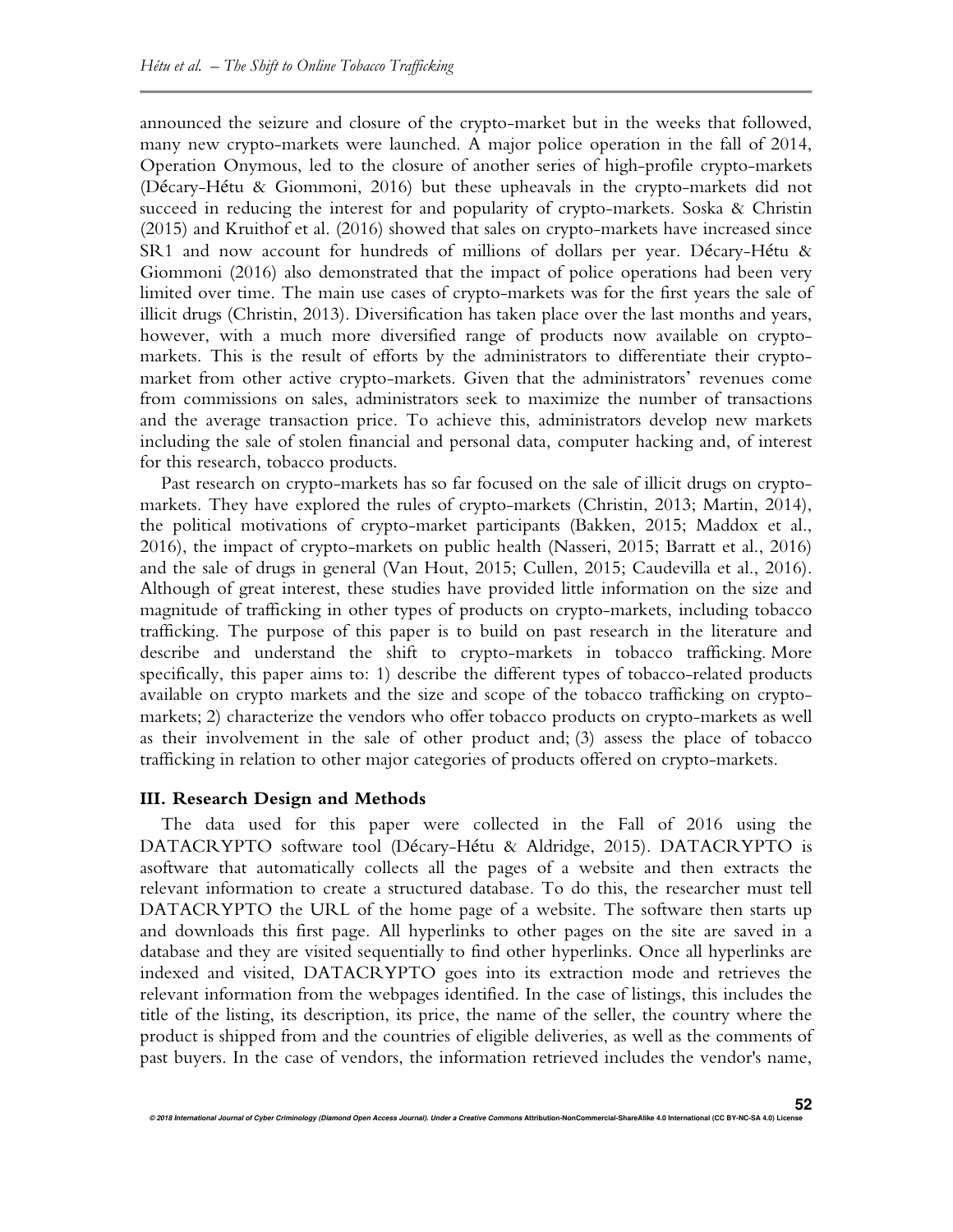

the account registration date, the description, the peer reviews (often a rating of 5) and a public PGP encryption key.

Although very effective, DATACRYPTO is not always able to collect webpages from crypto-markets. This can be the case when the crypto-market has anti-surveillance protections or when the crypto-markets are programmed so poorly that it prevents the DATACRYPTO software from performing its work. For this reason, 3 crypto-markets had to be indexed by hand to identify listings associated with tobacco trafficking. This manual collection has raised a total of 26 listings. For financial and time reasons, other listings on these markets could not be collected. Our sample data overall contains 147,560 listings from 14 different crypto-market (Minimum  $= 1$ ; Maximum  $= 54,697$ ; Mean  $=$ 10,543;  $SD = 18,696$ ) and provides a representative picture of the state of crypto-markets in the Fall of 2016.

While the data collected is of a relatively high quality, some manipulations had to be made before the analyses. While most vendors list where they ship their products from and where they are willing to ship their products to, some only list the region where they operate (ex: Europe) and others are even vaguer, stating that they are active all over the world. These mentions were cleaned to group listings and vendors in countries whenever possible, and when not, by region.

Moreover, as each crypto-market has its own classification scheme, we created our own classification made up of 10 categories. Illicit drugs are categorized into seven categories, namely *cannabis*, *ecstasy*, *stimulant*s, *psychedelic*, *prescriptions* and *opioids*. Appendix A provides details of the composition of these categories. Another category includes the *multi-drug listings*, for example, those offering cocaine and ecstasy. The *drug-related* category includes products such as syringes that allow drug users to use drugs. The *other products* category includes all other non-tobacco-related products such as counterfeits, weapons, software (including hacking), digital information and products related to fraud. The last category is for all *the tobacco-related products*. As many crypto-markets were monitored as part of this research, it is possible that vendors had multiple accounts on the different crypto-markets.

To identify sellers with multiple accounts and aggregate their activities, the methodology developed by Rhumorbarbe et al. (2016) was used. This is based on the use of PGP public key. As each key cannot be used by more than one vendor, every vendor who uses the same PGP key is believed to be the same vendor. Our data initially counted 5,958 different vendors. Once the analysis of the PGP public key was completed, the number of unique vendors decreased to 4,295. This will be the sample used for this paper. The last manipulation focuses on the price of listings. Vendors who are out of stock or unable to ship their products tend to increase the price of their listings by one or two orders of magnitude. This allows sellers to continue to display their listings and enjoy the visibility they offer while making new orders prohibitive. Obviously, the use of such excessive prices could have an impact on our sales revenue estimates. To work around this problem, the price of each listing is compared to its historical price over prior data collection. We selected the median price for each listing to remove the effect of increased prices. So, if a listing had been seen five times by DATACRYPTO over the previous months with prices of\$10, \$10, \$11, \$11 and \$10,000, the median price would be \$11, very close to the actual price of the listing. For each ad, we have in our database an average of 5 price observations (Min = 1, Max = 17; SD = 4). This listing price was used to estimate the revenues of vendors. Customers are strongly encouraged to leave a public feedback after each transaction. Multiplying the amount of feedback by the price of the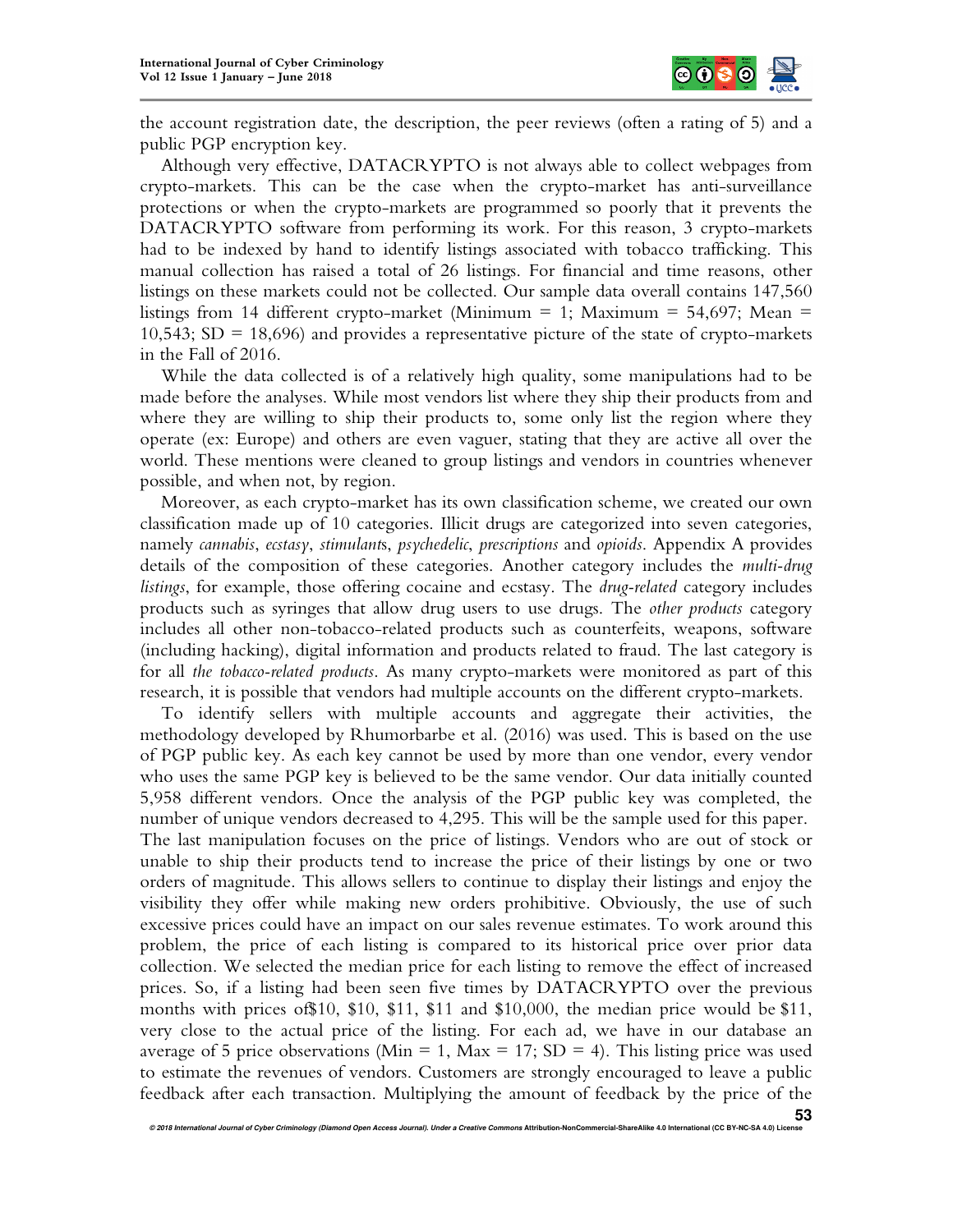listings is a peer-reviewed methodology to estimate revenues of vendors on cryptomarkets (Soska & Christin, 2015). An estimate by Kruithof et al. (2016) indicates that about 80% of buyers leave a comment following a purchase. This would mean that estimates based purely on the number of comments only represent a minimum level of income and a 1.25 factor should be applied to all revenues presented in the Results section. We could apply this equivalence factor from the start, but we preferred to use the raw numbers so that future studies can more easily compare their results with ours. The discussion of results will consider the equivalence factor to provide a more accurate picture of the tobacco trafficking on crypto-markets.

The descriptive analyses will follow each of the three specific objectives. The first series of analyses will describe the different types of tobacco-related products available on crypto-markets and estimate the size and scope of the tobacco trafficking on cryptomarkets. The second series of analyses will characterize the vendors who offer tobacco products on crypto-markets as well as their involvement in the sale of other products. Finally, the last series of analyses will take a more macro approach and assess the place of tobacco trafficking in relation to other major categories of products offered on cryptomarkets.

### *Describing and Understanding the Shift to Crypto-markets in Tobacco Trafficking*

Crypto-markets were at first mostly involved in the sale of illicit drugs. More recently, however, crypto-markets moved to diversify their activities and have now become active in tobacco trafficking. Table 1 presents the various tobacco-related products offered on the 14 crypto-markets we monitored.

476 listings related to illicit tobacco trafficking were identified on the different cryptomarkets we monitored. These listings generated at least 263 feedbacks within the 30 days prior to the data collection, indicating that at least 263 tobacco-related transactions were completed. These listings generated a minimum income of \$6,304 for the same period and \$75,648 at an annual rate.

To differentiate the different tobacco products offered on crypto-markets, 13 categories of products were created. The *rolling tobacco* refers to tobacco which allows the consumer to make his own cigarettes using rolling paper. It is usually sold in grams. The *cigarettes*  include listings that mainly selling large quantities of cigarettes, notably in cartridges of 200 units. Many well-known brands of cigarettes are on sale on crypto-markets such as Marlboro, LD, Lambert & Butler, Camel, Chesterfield, Davidoff, L & M, Lucky Strike, Vogue and Winston. Of these, the Marlboro and Camel brands are by far the most popular. Unfortunately, the listings do not allow us to determine whether the products offered are genuine products or counterfeit. The *cigars* include products identified as pure and of Cuban origin. The *e-cigarettes* refer to the various models of electronic cigarettes available on the market, that is to say, rechargeable devices that use e-liquid or cartridges. The *e-cigarette accessories* include these cartridges and spare batteries or wires to recharge the battery of *e-cigarettes*. *Pipes* include listings for pipes. While it is possible that some pipes may be used to smoke drugs, the lack of precision has led us to consider them as potential tobacco pipes. The *rolling papers*, as the name suggests, includes papers, with or without flavor, to make cigarettes. The *E-liquid* and *E-liquid non-nicotine* categories combine the substances that produce steam from electronic cigarettes. Some e-liquids contain nicotine and others do not. The e-liquids of both categories can also be flavored to different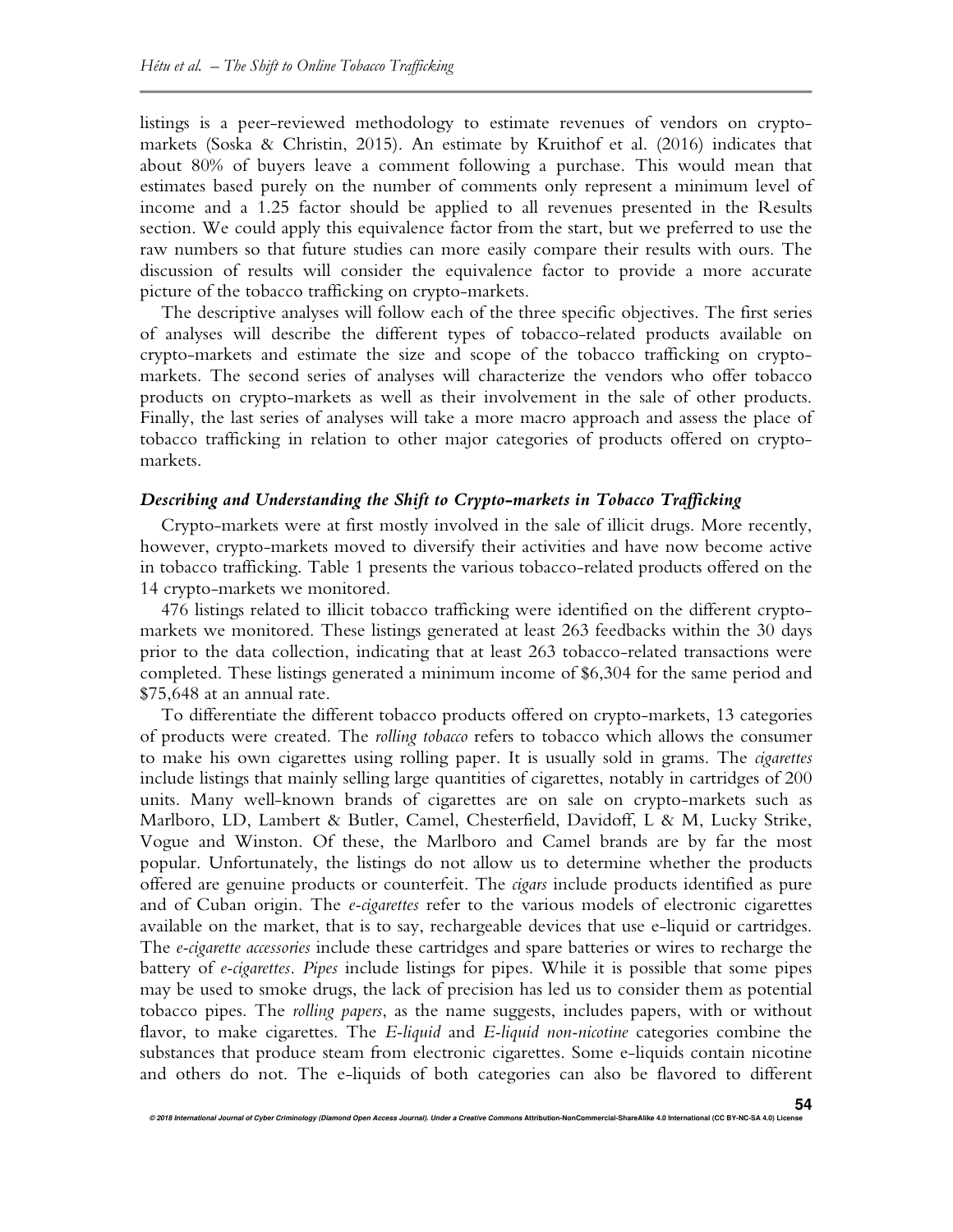

flavors. The other categories, *lighters*, *coupons*, *deep web advertisement* and *joints with tobacco* together account for less than 2% of listings and just over 1% of revenues. They include various lighter sizes, discount coupons for the legal purchase of cigarettes, a promotion of a crypto-market specializing in tobacco products, and joints consisting of a mixture of cannabis and tobacco. The most important classes in terms of advertisements, sales and income are cigarettes, rolling tobacco and rolling tobacco. Cigarettes represent more than 40% of listings and revenues generated in the last 30 days. The e-cigarettes account for nearly 20% of listings, but generated only 11% of revenues. Rolling tobacco listings represents 10% of listings and 14% of revenues. The e-cigarette accessories are well represented for their part, especially since they generate 21% of revenues with only 5% of the listings.

|                                 | N<br><b>LISTINGS</b> | $\frac{0}{0}$<br><b>LISTINGS</b> | N MONTHLY<br>TRANSACTIONS TRANSACTIONS | % MONTHLY MON | <b>INCOME</b> | $\frac{0}{0}$<br><b>MONTHLY</b><br><b>INCOME</b> |
|---------------------------------|----------------------|----------------------------------|----------------------------------------|---------------|---------------|--------------------------------------------------|
| Cigarettes                      | 198                  | 42%                              | 65                                     | 25%           | \$2,838       | 45%                                              |
| E-cigarettes                    | 90                   | 19%                              | 26                                     | $10\%$        | \$666         | 11%                                              |
| Rolling<br>tobacco              | 47                   | $10\%$                           | 79                                     | 30%           | \$848         | 14%                                              |
| Pipe                            | 35                   | $7\%$                            | 13                                     | 5%            | \$466         | 7%                                               |
| E-cigarette<br>accessories      | 24                   | $5\%$                            | 65                                     | 25%           | \$1,327       | 21%                                              |
| Rolling<br>Papers               | 24                   | $5\%$                            | $\mathbf{1}$                           | $<1\%$        | \$8           | $<1\%$                                           |
| E-liquid                        | 22                   | 5%                               | $\mathfrak{Z}$                         | $1\%$         | \$39          | $<1\%$                                           |
| Cigars                          | 19                   | 4%                               | 7                                      | $3\%$         | \$35          | $<1\%$                                           |
| E-liquid<br>without<br>nicotine | 8                    | $2\%$                            | $\theta$                               | $0\%$         | \$0           | $0\%$                                            |
| Lighters                        | $\overline{4}$       | $<1\%$                           | $\overline{c}$                         | $<1\%$        | \$6           | $<1\%$                                           |
| Coupons                         | $\overline{2}$       | ${<}1\%$                         | $\overline{2}$                         | $< 1\%$       | \$71          | ${<}1\%$                                         |
| Joints with<br>tobacco          | $\overline{2}$       | $< 1\%$                          | $\overline{0}$                         | $0\%$         | \$0           | $0\%$                                            |
| Deep web<br>advertisement       | $\mathbf{1}$         | $<1\%$                           | $\overline{0}$                         | $0\%$         | \$0           | $0\%$                                            |
| Total                           | 476                  | 100%                             | 263                                    | 100%          | \$6,304       | 100%                                             |

# **Table 1. Distribution of tobacco listings on cryptomarkets**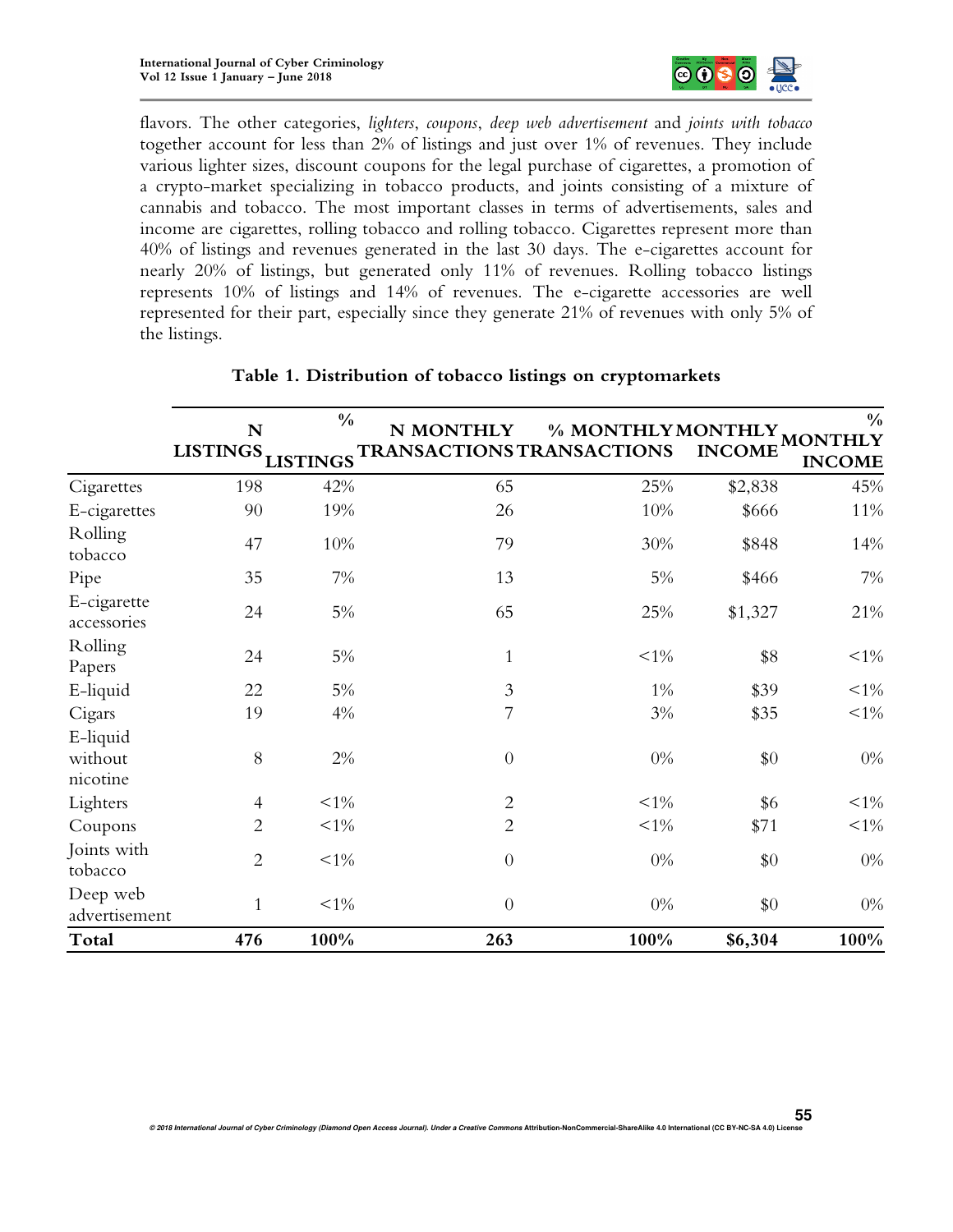|                             | N<br><b>LISTINGS</b> | $\frac{0}{0}$<br><b>INCOME</b><br><b>INGS</b> |              | $\frac{0}{0}$<br>INCOME |  |
|-----------------------------|----------------------|-----------------------------------------------|--------------|-------------------------|--|
| Country                     |                      |                                               |              |                         |  |
| North America               | (157)                | (33%)                                         | $(\$2, 545)$ | (40%)                   |  |
| Unknown origin              | 6                    | 1%                                            | \$0          | $0\%$                   |  |
| <b>USA</b>                  | 151                  | 32%                                           | \$2,545      | 40%                     |  |
| Europe                      | (184)                | (39%)                                         | $(\$2,833)$  | (44%)                   |  |
| Unknown origin              | 75                   | 16%                                           | \$991        | 16%                     |  |
| UK                          | 52                   | 11%                                           | \$1,600      | 25%                     |  |
| Ukraine                     | 39                   | 8%                                            | \$46         | $<1\%$                  |  |
| Germany                     | 10                   | 2%                                            | \$182        | 3%                      |  |
| Poland                      | 8                    | 2%                                            | \$14         | $<1\%$                  |  |
| Australia                   | 9                    | 2%                                            | \$409        | 7%                      |  |
| Other countries (8) $\star$ | 12                   | 2%                                            | \$0          | $0\%$                   |  |
| Worldwide                   | 55                   | 12%                                           | \$518        | 8%                      |  |
| Unknown country             | 59                   | 12%                                           | \$0          | $0\%$                   |  |
| <b>TOTAL</b>                | 476                  | 100%                                          | \$6,304      | 100%                    |  |

# **Table 2. Distribution of countries where vendors ship tobacco products from**

\*Other countries: Belgium, Estonia, Finland, France, China, Ireland, Norway, Romania.

# **Table 3. Distribution of countries where vendors ship tobacco products to**

|                                                        | N               | $\frac{0}{0}$   |
|--------------------------------------------------------|-----------------|-----------------|
|                                                        | <b>LISTINGS</b> | <b>LISTINGS</b> |
| Country                                                |                 |                 |
| North America                                          | (81)            | (17%)           |
| Unknown destination                                    | 15              | 3%              |
| USA                                                    | 66              | 14%             |
| Europe                                                 | (72)            | (15%)           |
| Unknown destination                                    | 25              | 5%              |
| UK.                                                    | 41              | 9%              |
| Germany                                                | 6               | $1\%$           |
| Australia                                              | 8               | 2%              |
| Other countries*                                       |                 | $2\%$           |
| Worldwide                                              | 343             | 72%             |
| Unknown Destination                                    | 22              | 5%              |
| * Other countries: New Zealand, Austria, Finland,<br>— | <b>TIINE</b>    |                 |

Sweden, Norway, France, Ireland, Mexico, Canada, Brazil, Japan, Russia among others.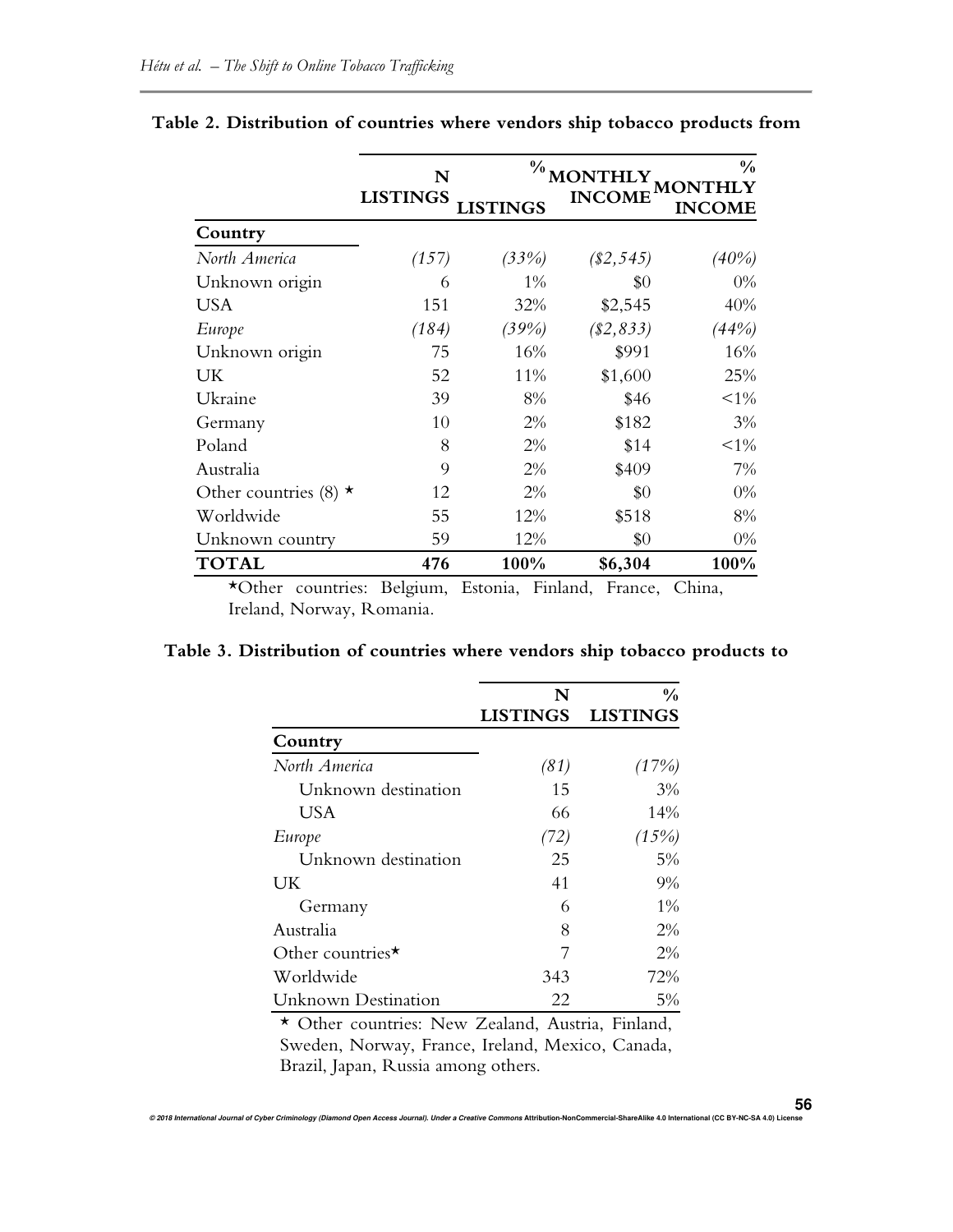.



In 88% of cases, listings advertised the country where their product for sale was shipped from. Providing this information tends to attract domestic buyers who do not want their delivered packages to go through customs. The main shipping region is Europe with 39% of all listings and 44% of revenues. Within Europe, the United Kingdom is very active; it is the most important country in Europe and the second worldwide. It generates more than a quarter of total revenues with only 52 of 476 listings (11%). 16% of all listings and sales come from Europe, without being able to specify more the origin. North America, and mainly the United States, is the second-largest region with 33% of all listings and 40% of sales. The United States is the most important country worldwide with 32% of listings and 40% of revenues for a monthly total of US \$ 2,545.

Tobacco products have 7 major destination countries or regions. Of these destinations, the vast majority of tobacco products (72%) are destined to be sent worldwide. The United States is the second most popular destination, representing the destination country of about 14% of tobacco listings on crypto-markets. 41 listings (9%) have the United Kingdom as their destination country, making it the third most important destination for tobacco products. A small 5% of the listings are intended for the European continent, without specifying the countries of destination. 22 other listings, which also represent 5% of the total amount of tobacco listings, do not present any information on the possible countries of destination of their products.

Crypto-markets host the activity of thousands of vendors. In our sample, 4,295 vendors could be identified. Out of those, only  $2\%$  (N = 72) were involved in tobacco trafficking. Their activities were, however, far ranging.

|                       | N                      | $\frac{0}{0}$ | MONTHLY INCOME OF |
|-----------------------|------------------------|---------------|-------------------|
|                       | <b>VENDORS VENDORS</b> |               | <b>VENDORS</b>    |
| Categories            |                        |               |                   |
| Tobacco products      | 72                     | 100%          | 6,304\$           |
| Others products       | 42                     | 58%           | 13,247\$          |
| Cannabis              | 35                     | 49%           | 400,741\$         |
| Prescription          | 21                     | 29%           | 17,098\$          |
| Psychedelics          | 16                     | 22%           | 18,011\$          |
| Stimulants            | 15                     | 21%           | 7,859\$           |
| Drug-related products | 15                     | 21%           | 2,151\$           |
| Ecstasy               | 12                     | 17%           | 5,051\$           |
| Opioids               | 7                      | 10%           | 607\$             |
| Multi-drug listings   | 4                      | 6%            | 31\$              |
| <b>TOTAL</b>          |                        |               | 471,100\$         |

### **Table 4. Diversification of activities of tobacco traffickers on cryptomarkets**

Table 4 presents the activities of vendors involved in tobacco trafficking on cryptomarkets. The table shows that 58%of vendors are involved in the sale of other products such as counterfeit products (other than tobacco products), weapons, software (including hacking) and stolen personal and financial information. These listings, on the other hand, only generated revenues for all vendors of \$ 13,247 per month. The main activity of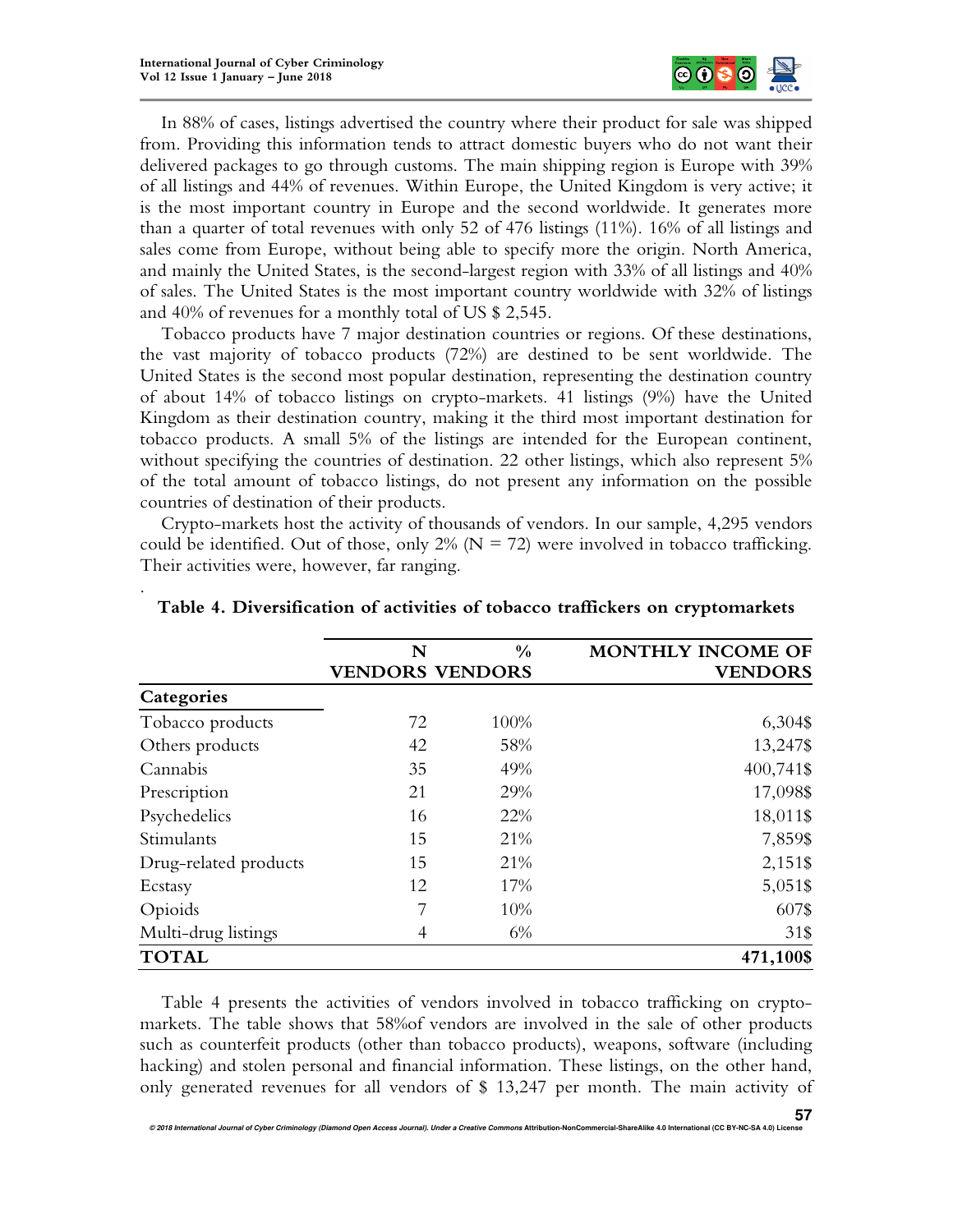vendors involved in tobacco trafficking, apart from this traffic, appears to be the sale of drugs, with almost half (49%) involved in the sale of cannabis. Between 17% and 29% of vendors are involved in the sale of prescription, psychedelics, stimulants and ecstasy. Although revenues from tobacco products are relatively low (\$6,304 in the last month), the strong diversification of the vendors has allowed them to generate much higher revenues that amount to \$471,100 per month. This represents almost 3% of the total revenues generated on all crypto-markets for the same period. Extrapolating this amount over 12 months, these vendors have the potential to generate revenues of nearly \$6 million annually.

# **Table 5. Distribution of activities related to tobacco trafficking across tobacco traffickers**

|                                     | Min | Max     | Average          | Total   |
|-------------------------------------|-----|---------|------------------|---------|
| Number of listings                  |     |         | $7(SD=13)$       | 476     |
| Number of transactions (past month) |     | 51      | 4 $(SD=8)$       | 263     |
| Income (past month)                 |     | \$1,220 | $$88(SD = $214)$ | \$6,304 |

|                   | N       | $\frac{0}{0}$ | <b>MONTHLY</b><br>LISTINGS LISTINGS TRANSACTIONS TRANSACTIONS | % MONTHLY MONTHLY | <b>INCOME</b>     | $\frac{0}{0}$<br><b>MONTHLY</b><br><b>INCOME</b> |
|-------------------|---------|---------------|---------------------------------------------------------------|-------------------|-------------------|--------------------------------------------------|
| Categories        |         |               |                                                               |                   |                   |                                                  |
| Others            |         |               |                                                               |                   |                   |                                                  |
| products          | 57,908  | 39%           | 17,269                                                        | 18%               | \$1,513,960       | 8%                                               |
| Cannabis          | 25,664  | 17%           | 25,694                                                        | 27%               | \$4,557,483       | 25%                                              |
| Prescription      | 22,750  | 15%           | 14,907                                                        | 16%               | \$2,163,302       | 12%                                              |
| Ecstasy           | 15,711  | 11%           | 9,159                                                         | 10%               | \$2,187,664       | 12%                                              |
| Stimulants        | 12,110  | 8%            | 15,144                                                        | 16%               | \$3,425,060       | 19%                                              |
| Psychedelics      | 8,904   | 6%            | 8,143                                                         | 9%                | \$3,471,593       | 19%                                              |
| Opioids           | 2,571   | 2%            | 3,972                                                         | 4%                | \$717,690         | 4%                                               |
| Drugs-<br>related |         |               |                                                               |                   |                   |                                                  |
| products          | 1,336   | $1\%$         | 454                                                           | $<1\%$            | \$11,623          | ${<}1\%$                                         |
| Tobacco           |         |               |                                                               |                   |                   |                                                  |
| products          | 476     | $<1\%$        | 263                                                           | $<1\%$            | \$6,304           | ${<}1\%$                                         |
| Multi-drug        | 130     | $<1\%$        | 58                                                            | $<1\%$            | \$5,649           | $<1\%$                                           |
| <b>TOTAL</b>      | 147,560 | 100%          | 95.063                                                        |                   | 100% \$18,060,328 | 100%                                             |

# **Table 6. Distribution of activities on crypto-markets**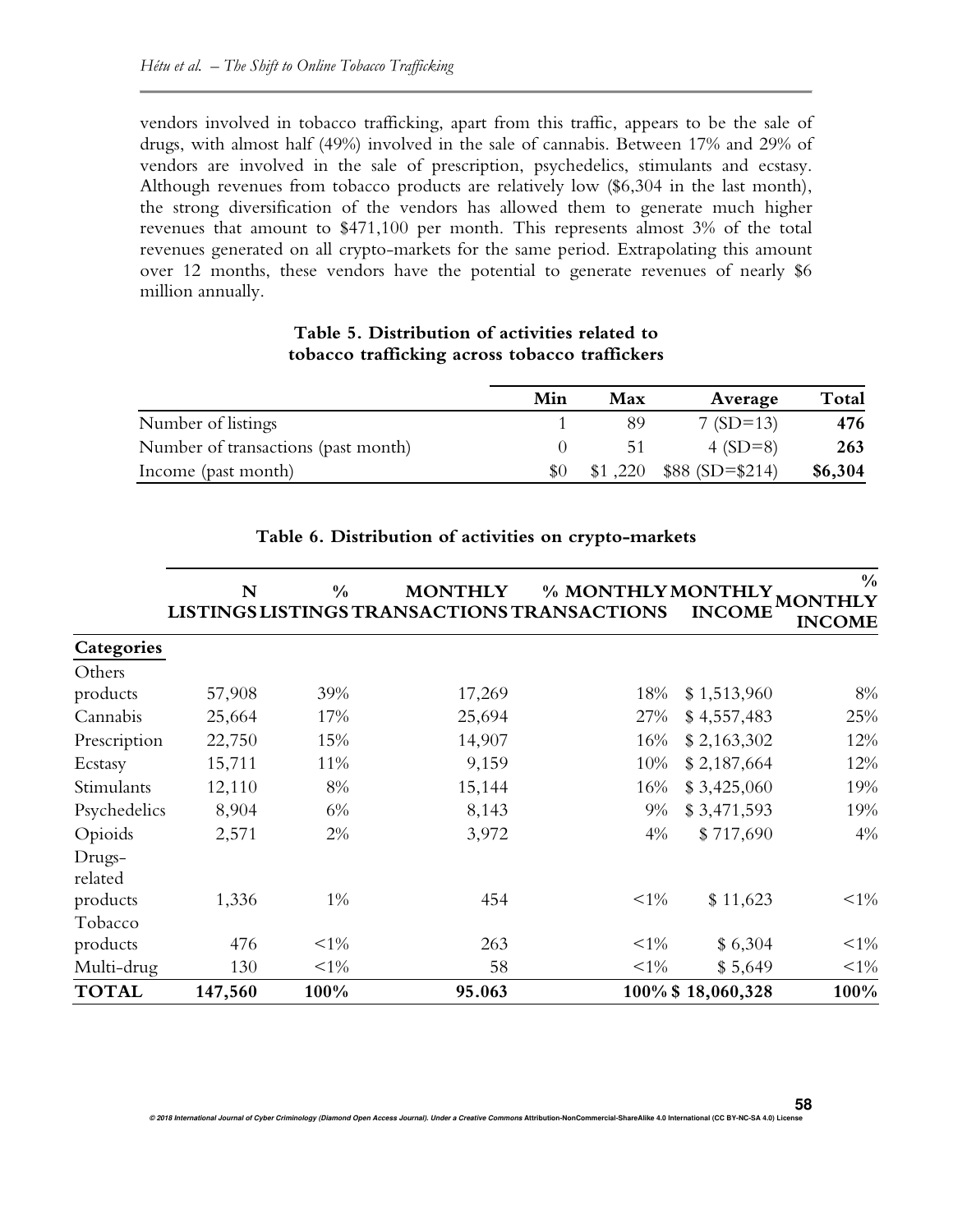

Tobacco traffickers managed between 1 and 89 listings each on crypto-markets. Onan average, a vendor posts 7 different listings though that number varies considerably between vendors. The number of transactions in the past month ranges from 0 to 51 for each vendor. Thus, sellers completed an average of 4 transactions each in the last 30 days for a total of 263. The large dispersion in the number of transactions indicates an imbalance in the distribution of transactions among vendors. The most prolific tobacco vendor has only managed to generate revenues of \$1.220 in the last month from his tobacco trafficking. Moreover, since the average revenue of tobacco products for each vendor is less than \$100, tobacco trafficking is not a full-time occupation. It may, however, generate some additional profits to those made through the sale of other types of products.

The 476 listings of tobacco products account for less than 1% of all listings recorded on the crypto-markets and hold a very small market share. Indeed, considering the total earnings of over \$18 million in the past month, the \$6,304 generated by tobacco trafficking account for 0.03% of the total market share. 8 categories generated more revenue than the sale of tobacco in the last month. The most popular products on cryptomarkets are drugs, mostly cannabis, psychedelics and stimulants. Other products, although they have not generated as much revenue as the previously mentioned categories, do account for 39% of all listings generating, however, 8% of all income.

## **IV. Discussion and Conclusion**

Tobacco trafficking is an international phenomenon that has now shifted parts of its activities on the dark net and crypto-markets. The number of transactions and the revenues generated by tobacco trafficking on crypto-markets is difficult to accurately estimate since some transactions may not lead to public feedbacks. The best estimate available has found that about 80% of sales lead to a public feedback than can be indexed (Kruithof et al., 2016).Using this metric, we can estimate the total revenues generated by tobacco trafficking on crypto-markets at approximately \$7,880 per month in the Fall of 2016 or to \$94,560 on an annualized basis. Our results suggest that tobacco traffickers on crypto-markets are important participants. Although they account for only 2% of all vendors, tobacco traffickers account for 3% of all crypto-market sales. Paquet-Clouston (2016) had already stressed that sales on crypto-markets are concentrated in the hands of a small number of vendors and that although there is a strong competition, very few vendors made significant sales. Being a tobacco trafficker could therefore be a criterion for quickly identifying the actors among the vendors who have performed better than the others. These vendors would be prime targets for the disruption of crypto-markets activities as their operations control many sales.

There is no denying that tobacco trafficking is still marginal on crypto-markets. This result is not surprising in itself. Christin (2013) did not present illicit tobacco trafficking as one of the top 20 product categories in his first study. This was also the case in his second study (Soska & Christin, 2015) where tobacco was not among the 10 most popular categories although this type of traffic still had its own category at the same level as cannabis, ecstasy and prescription. Other studies on crypto-markets have also shown that tobacco trafficking was not among the six most active categories (Aldridge & Décary-Hétu, 2016) and that the proportion of tobacco listings was less than 1% of all listings displayed on crypto-markets (Kruithof et al., 2016). The low presence of tobacco on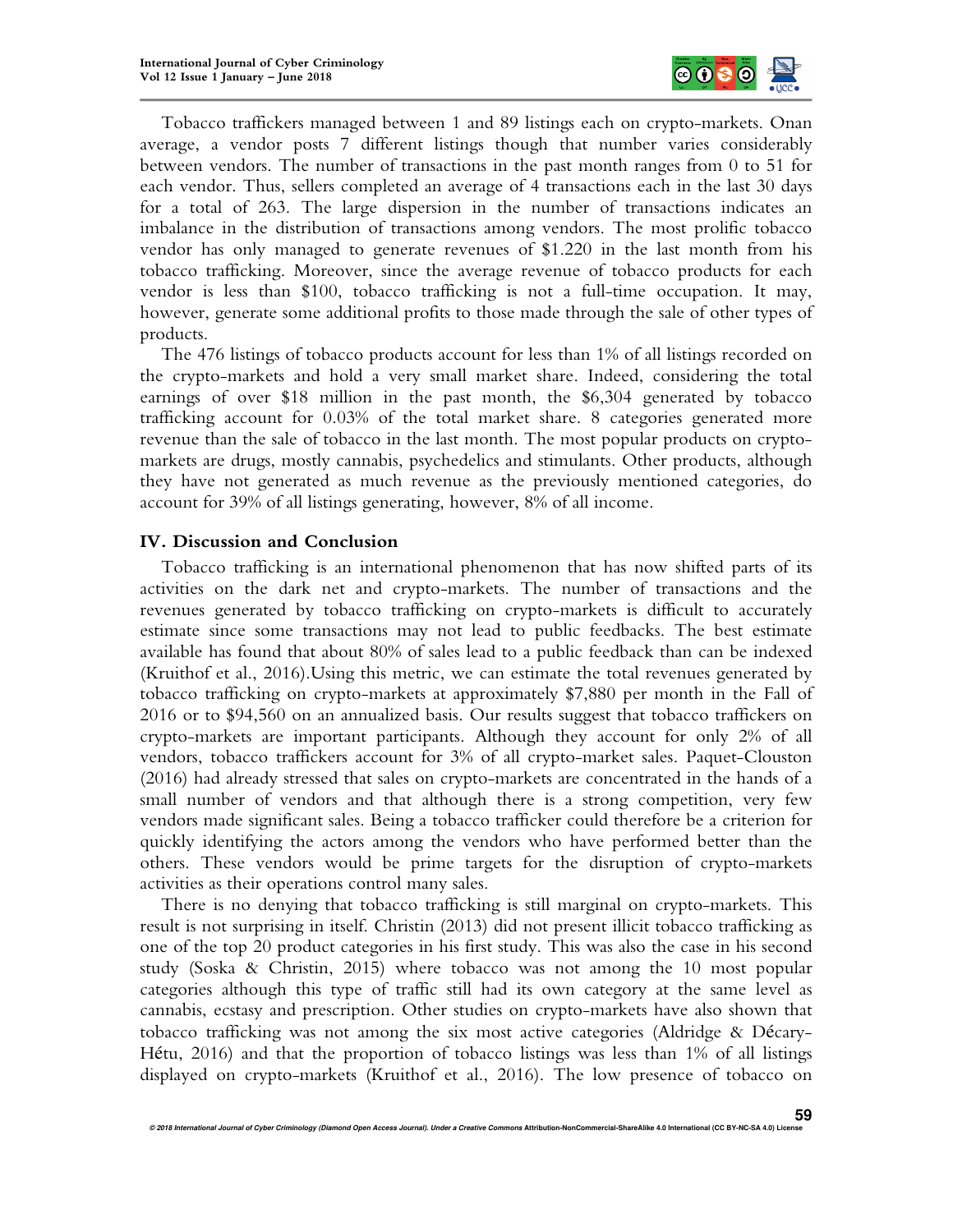crypto-markets should not, however, prevent us from continuing research on tobacco trafficking in crypto-markets and the dark net in a broader sense mainly due to the increase in the number of listings in the past few months. Kruithof et al. (2016) had found only 70 tobacco-related listings and this number has increased in recent months. This suggests that traffickers are now more interested in crypto-markets as a distribution channel for their products and that the prevalence of tobacco trafficking in crypto-markets may increase in the coming years. This movement could be increased by the arrival of new vendors involved in polytrafic, which generates significant sales.

The low prevalence of listings related to illicit tobacco trafficking can be explained in part by the nature of the actors involved in tobacco trafficking (Jamieson, 1999; van Dijck, 2007; Lalam et al., 2012; Calderoni, 2014). Individual entrepreneurs probably do not have the necessary infrastructure and inventories to fuel sales on large platforms like cryptomarkets. Their supply would also be too irregular to be able to fulfill all orders from customers. At the other end of the spectrum, large international organizations involved in tobacco trafficking have relatively little to gain from adopting crypto-markets as a distribution channel. These organizations already have well-established distribution networks that reach a large customer base. Crypto-markets represent an opportunity for them to improve their sales by reaching a wider and more international audience, but at the moment there is no indication that customers will be on there to make purchases. This is a classic dilemma where, without a sufficient supply, customers will not be interested in sourcing tobacco products from crypto-markets. Without sufficient demand, traffickers will also not be interested in investing in this criminal technological innovation, thus limiting the interest of consumers. With customers and traffickers who are already reaching the physical world without too much risk, the creation of a new virtual distribution channel becomes less urgent.

New regulations of tobacco could however lead to an increase in the illicit trade of tobacco on crypto-markets. A recent study (Martin et al., 2018) suggests that a Scheduling change in the United States for prescription opioids coincided with an increase in the proportion of American-based crypto-market sales that were for prescription opioids. At the international level, the proportion of sales for prescription opioids remained the same before and after the Scheduling change. This suggests that customers and vendors of licit products may be willing to move to crypto-markets once the legal supply of a product is constrained. Moreover, the changes in tobacco control such as the banning of sponsoring sports events by tobacco companies (Furlong, 1994) and high taxes have contributed to create a black market for tobacco products. Prohibition and enforcement has been known to increase the price of goods and services (Caulkins & Reuter, 1998). Combined, these forces may work together to fuel a new lucrative market on crypto-markets for the illicit trade of tobacco products and further research will be needed to model the potential growth of this market.

The lack of enthusiasm for tobacco trafficking on crypto-markets could also be explained by three other hypotheses. First, the risks associated with the use of cryptomarkets remain difficult to study. Branwen (2016a) identifies a few hundred arrests related to the use of crypto-markets among buyers, vendors and administrators of crypto-markets, but none of them can be linked to online tobacco sales. This suggests that the level of impunity for tobacco traffickers on crypto-markets is high, but the novelty of cryptomarkets does not leave enough room for the various actors to rigorously establish the level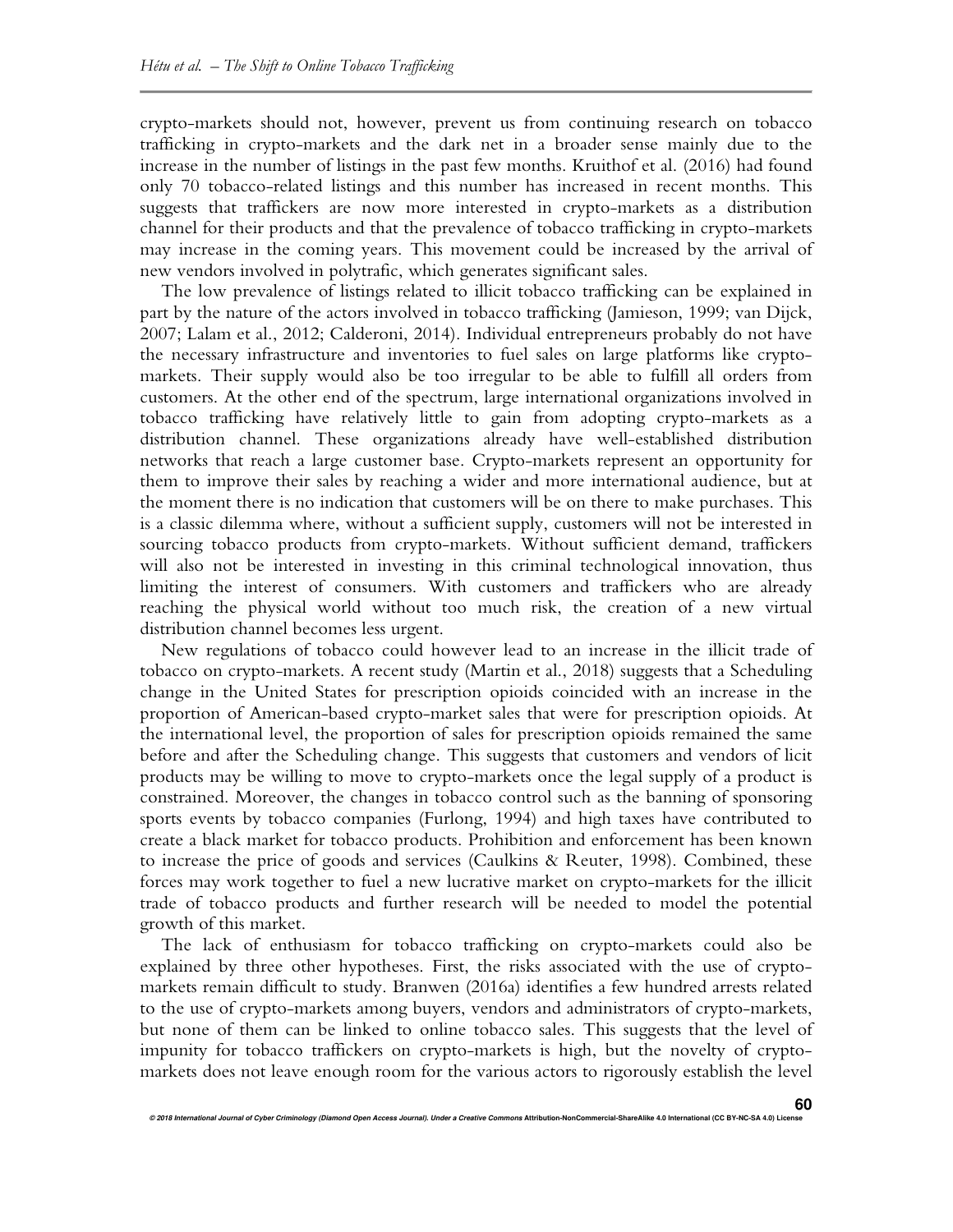

of risk associated with crypto-markets. These risks are more than mere arrest. Many crypto-markets have closed their doors in recent years (Branwen, 2016b). Closures are in some cases linked to police operations (Décary-Hétu & Giommoni, 2016), but also to internal fraud by administrators of the crypto-markets (Deepdotweb, 2013; Deepdotweb, 2015). During such closures, vendors and customers lose their way to communicate with each other as well as the money deposited in their accounts on the crypto-markets. Participants can guard against the inconvenience of these closures by agreeing on alternative methods of communication and keeping only the minimum amount of bitcoins in their accounts but these solutions take time and planning. The uncertainty surrounding the survival of specific crypto-markets could thus limit the desire of traffickers and their customers to invest in this new electronic platform.

A final hypothesis to explain the low presence of traffickers involved in smuggling of tobacco on crypto-markets could be the technological and technical challenges posed by the use of crypto-markets for the sale of physical contraband goods. Crypto-markets require that their participants use the Tor network to camouflage their identity, receive and send bitcoins, and encrypt their communications using PGP keys (Martin, 2014). These technologies have become much more democratic in recent years, but there is still a certain learning curve to use these technologies in a totally safe way. Both traffickers and consumers may not be comfortable with the use of these technologies and may therefore be reluctant to engage in tobacco trafficking on crypto-markets. Tobacco trafficking on crypto-markets also assumes a clear ability to camouflage tobacco products in postal items and to ensure that contraband products are not intercepted in transit to customers. Volery (2015) explains in detail all the work necessary to cover up illegal products sent by post. In this context, many traffickers may correctly judge that they do not have the necessary capabilities to prepare such shipments. In order to sell on crypto-markets, traffickers must also be able to obtain sufficient quantities of postal material such as envelopes and stamps. Specific challenges are associated with the supply of these resources, which could further limit the willingness of individuals involved in illicit tobacco trafficking to embark on business on crypto-markets.

Despite the current lack of interest in tobacco trafficking in crypto-markets, this research has helped to better understand the profile of traffickers involved in tobacco trafficking. Joossens et al. (2002) and WHO (2015) had already highlighted the hybrid nature of these traffickers who were involved in illicit tobacco trafficking but also in many other criminal activities. The study of trafficking on crypto-markets allows us to better quantify the extent of the links between the different types of activities of traffickers. At the international and European level, the links between illicit tobacco trafficking seem particularly pronounced with the trafficking of cannabis, prescriptions, psychedelics, stimulants and other products. These links suggest that the same distribution channels could be used for both illicit drugs and tobacco. Therefore, the study of a type of traffic could give answers on other types of traffic.

The crypto-markets represent one of the simplest yet most fascinating criminal innovations of the past recent years. Their effectiveness at facilitating relations between offenders allowed them to become a significant player in the sale of illicit drugs online. The big question now is whether the exponential growth of crypto-markets and illicit online markets in general will continue in the coming years. These markets should indeed use the postal service to deliver their parcels and these services could increase their ability to intercept packages containing illicit drugs in the coming years. Organic limit will also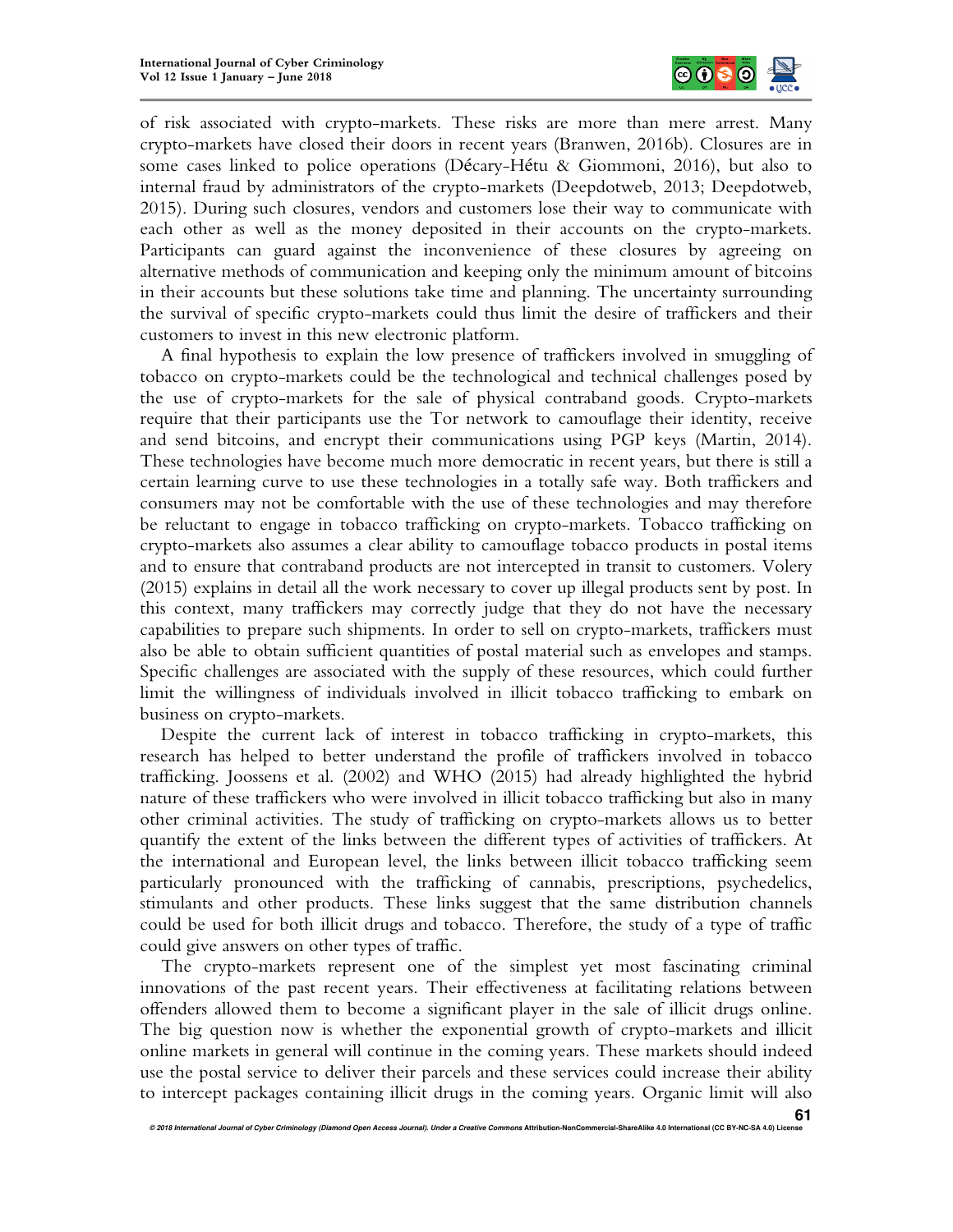apply to these markets because they could ensure that a majority of parcels contain illicit products. Alternatives were proposed by vendors to work around this problem, including the use of geo-location tools to dispose of goods sold. The buyer would receive GPS coordinates in a park or wood and could, at his leisure, pick up his package delivered by a local vendor.

Many doubts remain about the real anonymity that illicit online markets provide. The fact that police forces were able to locate and close the servers hosting SR and several other crypto-markets emphasized the fact that these markets are not immune to law enforcement. However, the low number of arrests of participants and market closures suggests that these achievements have required significant resources that cannot be mobilized on a regular basis. This suggests that illegal activities on dark net may continue to flourish over the next few years and that they will be a fertile breeding ground for traffickers as well as for researchers interested in them.

### *Conflict of Interest*

This research was funded through a contract between the Université de Montréal and Philip Morris France to analyze tobacco trafficking on the darknet. Philip Morris France did not modify or impact the research design, results or discussion of this paper.

### **References**

- Aitken, C. K., Fry, T. R. L., Farrell, L. & Pellegrini, B. (2009). Smokers Of Illicit Tobacco Report Significantly Worse Health Than Other Smokers. *Nicotine & Tobacco Research. 11*(8), 996-1001.
- Aldridge, J., & Décary-Hétu, D. (2014). NotAn'ebay for Drugs': The Cryptomarket 'SilkRoad' as A Paradigm Shifting Criminal Innovation. doi: 10.2139/ssrn.2436643
- Aldridge, J., & Décary-Hétu, D. (2016). Hidden Wholesale: The Drug Diffusing Capacity Of Online Drug Cryptomarkets. *International Journal of Drug Policy*. *35*, 7-15. doi: 10.1016/j.drugpo.2016.04.020.
- Allodi, L., Corradin, M., & Massacci, F. (2016). Then And Now: On The Maturity Of The Cybercrime Markets The Lesson That Black-Hat Marketeers Learned. *IEEE Transactions On Emerging Topics In Computing. 4*(1), 35-46.
- Antonopoulos, G. A. (2006). Cigarette Smuggling: A Case Study Of A Smuggling Network In Greece. *European Journal Of Crime, Criminal Law And Criminal Justice. 14(*3), 239-255.
- Antonopoulos, G. A. (2007). The Greek Connection(S): The Social Organization Of The Cigarette-Smuggling Business In Greece. *European Journal Of Criminology*. *5*(3), 263- 288.
- Bakken, S. A. (2015). Silk Road 2.0-A Study Of Cryptomarkets In A Deleuze-Guattarian Perspective.
- Barratt, M. J., Ferris, J. A., & Winstock, A. R. (2016). Safer Scoring? Cryptomarkets, Social Supply and Drug Market Violence*. International Journal Of Drug Policy. 35,* 24- 31. doi: 10.1016/j.drugpo.2016.04.019.
- Ben Lakhdar, C. (2007). Quantitative And Qualitative Estimates Of Cross-Border Tobacco Shopping And Tobacco Smuggling In France. *Tobbaco Control. 17*(1), 12-16.
- Branwen, G. (2016a). Tor Black-Market-Related Arrests. Retrieved from https://www.gwern.net/Black-market%20arrests.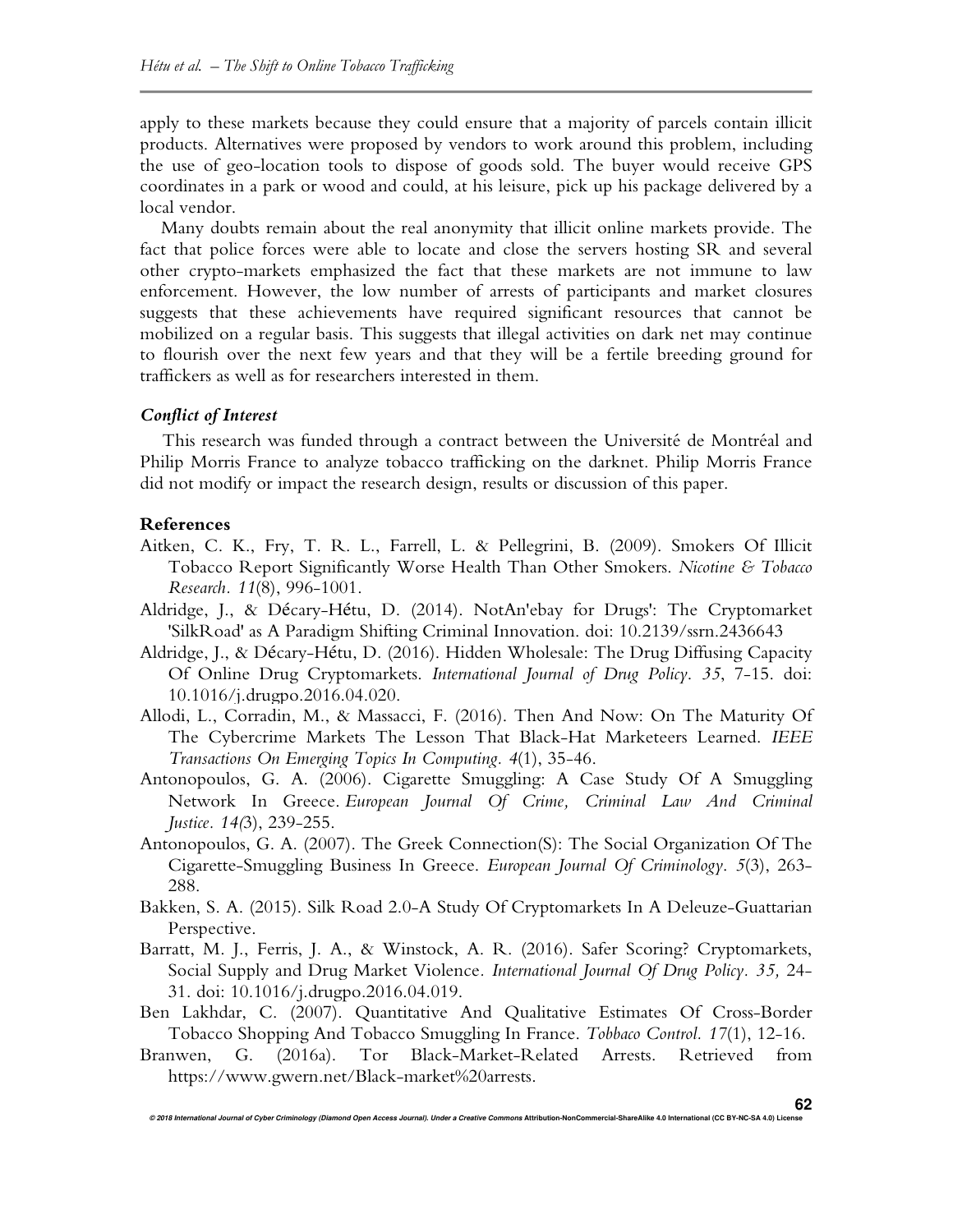

- Branwen, G. (2016b). Black-Market Risks. Retrieved from http://www.gwern.net/Black-market%20survival.
- Calderoni, F. (2014). A New Method For Estimating The Illicit Cigarette Market At The Subnational Level And Its Application To Italy. *Global Crime*. *15*(1-2), 51-76.
- Caudevilla, F., Ventura, M., Fornís, I., Barratt, M. J., Vidal, C., Quintana, P., & Calzada, N. (2016). Results Of An International Drug Testing Service For Cryptomarket Users. *International Journal Of Drug Policy*. *35*, 38-41. doi: 10.1016/j.drugpo.2016.04.017.
- Caulkins, J. P., & Reuter, P. (1998). What price data tell us about drug markets. *Journal of Drug Issues*, *28*(3), 593-612.
- Chen, A. (2011). The Underground Website Where You Can Buy Any Drug. Retrieved from http://gawker.com/the-underground-website-where-you-can-buy-any-drugimag-30818160.
- Christin, N. (2013). Traveling The Silk Road: A Measurement Analysis Of A Large Anonymous Online Marketplace. *Proceedings of the 22nd International Conference on World Wide Web*. Rio de Janeiro, Brazil.
- Coker, D. (2003). Smoking May Not Only Be Hazardous To Your Health, But Also To World Political Stability: The European Union's Fight Against Cigarette Smuggling Rings That Benefit Terrorism. *European Journal of Crime, Criminal Law and Criminal Justice. 11*(4), 350-376.
- Collin, J., Legresley, E., Mackenzie, R., Lawrence, S., & Lee, K. (2004). Complicity In Contraband: British American Tobacco And Cigarette Smuggling In Asia. *Tobacco Control. 13*, 104-11.
- Cullen, A. L. (2015). "Illicit Drug Vending Online: The Decline of Traditional 'Street' drug Trading?"
- Décary-Hétu, D. (2015). Online illicitmarkets. *SERENE-RISC Workshop Conference*. Ottawa, Canada.
- Décary-Hétu, D., & Aldridge, J. (2015). DATACRYPTO: The Dark Web Crawler.
- Décary-Hétu, D., Dupont, B., & Fortin, F. (2014). Policing The Hackers By Hacking Them: Studying Online Deviants In IRC Chat Rooms. In A. Masys, (ed.), *Networks And Network Analysis For Defence And Security*. New York, USA: Springer International Publishing.
- Décary-Hétu, D., & D. Laferrière. (2015). Discrediting Vendors In Online Criminal Markets. In DANS Malm, A., & Bichler, G. (éds.), *Disrupting Criminal Networks: Network Analysis in Crime Prevention*. Boulder, USA: Lynne Rienner.
- Décary-Hétu, D., & Giommoni, L. (2016). Do Police Crackdowns Disrupt Drug Cryptomarkets? A Longitudinal Analysis Of The Effects Of Operation Onymous. *Crime, Law and Social Change*. *67*(1), 55-75.
- Deepdotweb. (2013). Sheep Marketplace Scammed Over 40,000,000\$ In the Biggest Darknet Scam Ever. Retrieved from https://www.deepdotweb.com/2013/11/30/sheep-marketplace-scammed-over-40000000-in-the-biggets-darknet-scam-ever.
- Deepdotweb. (2015). Evolution Marketplace Exit Scam Biggest Scam Ever. Retrieved from https://www.deepdotweb.com/2015/03/18/evolution-marketplace-exit-scambiggest-exist-scam-ever.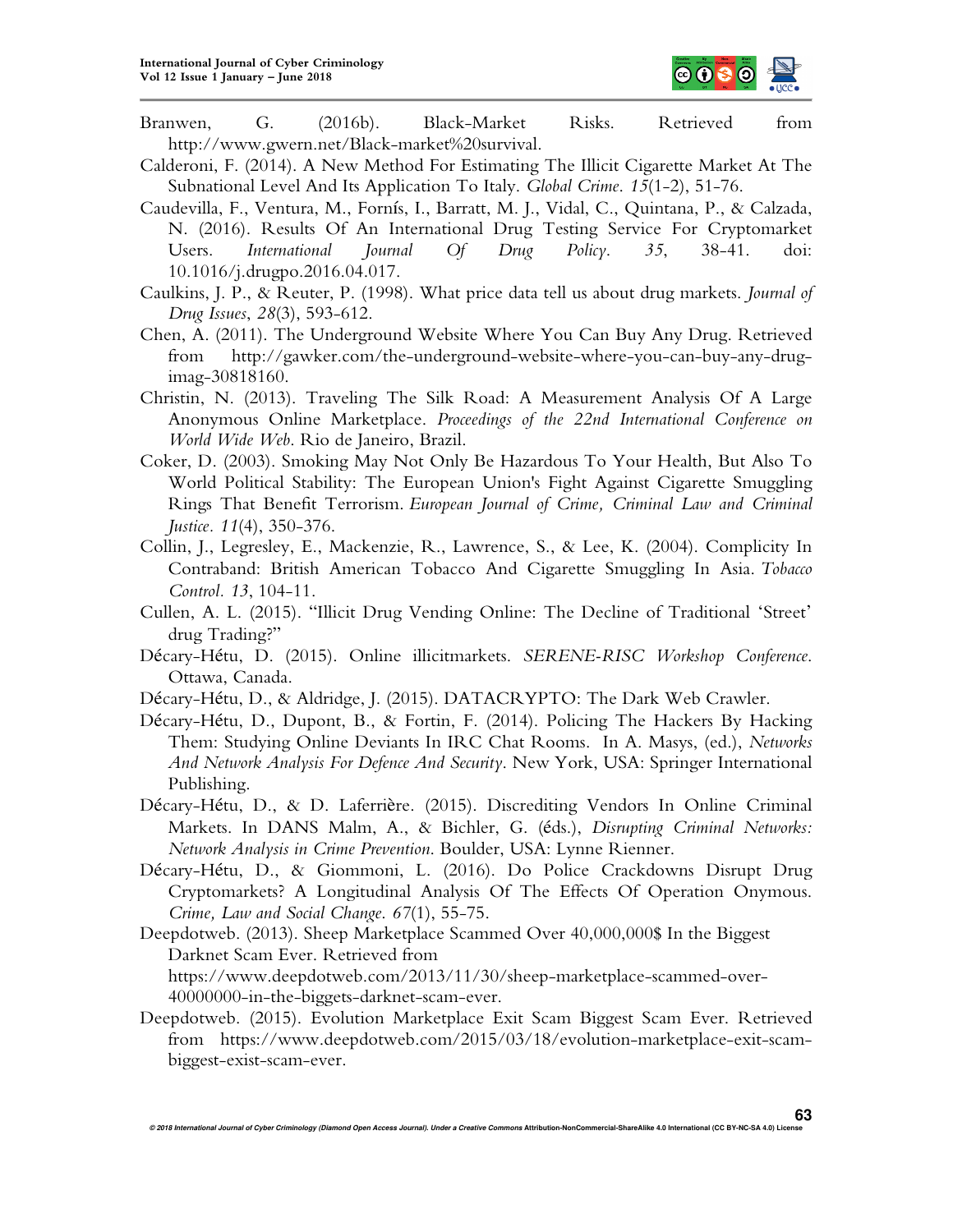- Demant, J. J., & Branwen, G. (2016). A Replication and Methodological Critique Of The Study. *International Journal of Drug Policy*. *35*, 92-96.
- Demant, J. J., & Houborg, E. (2016). Personal Use, Social Supply Or Redistribution? Cryptomarket Demand On Silk Road 2 And Agora. *Trends in Organized Crime. 21*(1), 42-61.
- Dingledine, R., Mathewson, N., & Syverson, P. (2004). Tor: The Second-Generation Onion Router. Naval Research Lab Washington DC.
- Dubois, G. & Tramier, G. (2002). Cigarettiers Et Contrebandiers. In Ratte, S. Lutte Contre Le Tabagisme, Le Second Souffle. *Toxibase, 5*, 31-15.
- F.B.I. (2013). Manhattan U.S. Attorney Announces Seizure of Additional \$28 Million Worth of Bitcoins Belonging to Ross William Ulbricht, Alleged Owner and Operator of "Silk Road" Website. Retrieved from https://archives.fbi.gov/archives/newyork/press-releases/2013/manhattan-u.s. attorney-announces-seizure-of-additional-28-million-worth-of-bitcoins-belonging-to-

ross-william-ulbricht-alleged-owner-and-operator-of-silk-road-website.

- Fooks, G. J., Peeters, S., & Evans-Reeves, K. (2014). Illicit Trade, Tobacco Industry-Funded Studies And Policy Influence In The EU And UK. *Tobacco Control, 23(*1), 81- 83.
- Franklin, J., & V. Paxson. (2007). An Inquiry Into The Nature And Causes Of The Wealth Of Internet Miscreants. *Proceedings Of The Conference On Computer And Communications Security*. Alexandria, USA.

Furlong, R. (1994). Tobacco advertising legislation and the sponsorship of sport. *Australian Business Law Review*, *22*(3), 159.

- Gilmore, A. B., & Reed, H. (2014). The Truth About Cigarette Price Increases In Britain. *Tobacco Control. 23*, 15-6.
- Gilmore, A. B., Fooks, G., Drope, J., Bialous, S. A., & Jackson, R. R. (2015). Exposing And Addressing Tobacco Industry Conduct In Low-Income And Middle-Income Countries. *The Lancet.* 385*(*9972), 1029-1043.
- Glantz, S. A. (1996). Preventing Tobacco Use The Youth Access Trap. *American Journal Of Public Health. 86*(2), 156-157.
- Goldberg, I. (2006). On The Security Of The Tor Authentication Protocol. *International Workshop On Privacy Enhancing Technologies*. Cambridge, UK.
- Gostin, L. O. (2007). "Global Regulatory Strategies For Tobacco Control." *JAMA.*  298*(*17): 2057-2059.
- Grabosky, P. (2007). The Internet, Technology, And Organized Crime. *Asian Journal Of Criminology*. *2*(2), 145-161.
- Guindon, G. E., Driezen, P., Chaloupka, F. J. & Fong, G. T. (2014). Cigarette Tax Avoidance And Evasion: Findings From The International Tobacco Control Policy Evaluation (ITC) Project. *Tobacco Control. 23*, 13-22.
- Haslebacher, A. (2015). Understanding Online Carding Forums: On Products, Prices And Sellers. Doctoral Dissertation, University College London.
- Heydari, G., Tafti, S. F., Telischi, F., Joossens, L., Hosseini, M., Masjedi, M., & Ghafari, M. (2010). Prevalence Of Smuggled And Foreign Cigarette Use In Tehran. *Tobacco Control. 19*(5), 380-382.
- Holt, T. J. (2013). Exploring The Social Organisation And Structure Of Stolen Data Markets. *Global Crime. 14*(2-3), 155-174.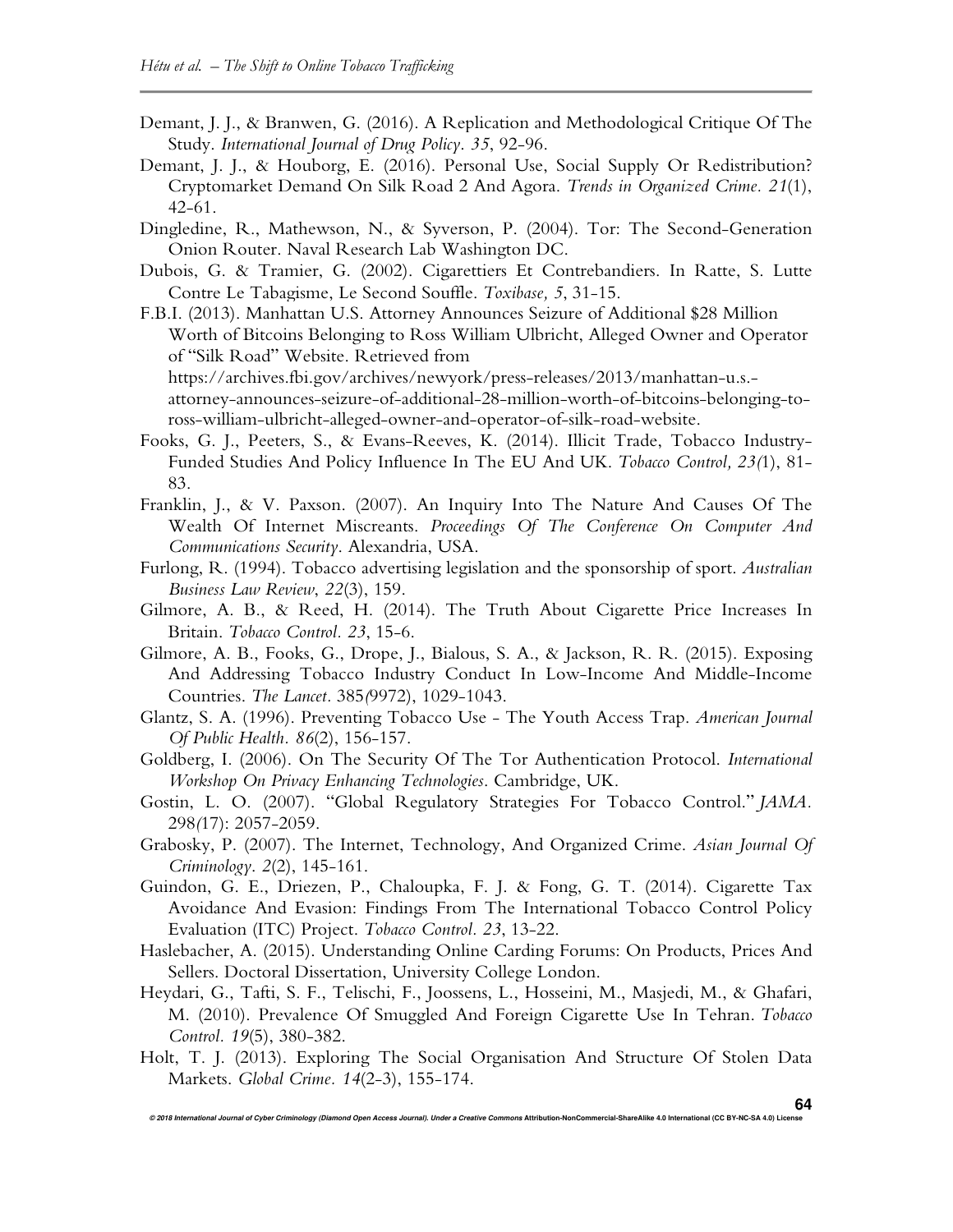

- Holt, T. J., Smirnova, O., & Hutchings, A. (2016). Examining Signals Of Trust In Criminal Markets Online. *Journal Of Cybersecurity*.
- Ici Radio-Canada. (2016). 60 individus liés au crime organisé arrêtés dans une opération sans précédent de la SQ." Retrieved from http://ici.radiocanada.ca/nouvelle/773034/surete-quebec-operation-trafiquants-drogue-tabac.

Interpol. (2014). Lutte Contre Le Commerce Illicite De Produits De Tabac : Guide À L'intention Des Décideurs Politiques. Retrieved from https://www.interpol.int/fr/internet/criminalit%c3%a9/trafic-de-marchandisesillicites/assistance-juridique/publications-juridiques.

- Jamieson, R. (1999). 'Contested Jurisdiction Border Communities' And Cross-Border Crime - The Case Of Akwesasne. *Crime, Law and Social Change. 30*(3), 259-272.
- Jha, P. & Chaloupka, F. J. (2000). The Economics Of Global Tobacco Control. *British Medical Journal. 321*(7257), 358-361.
- Joossens L., Chaloupka, F. J., Merriman, D. & Yurekli, A. (2000). Issues In Smuggling Of Tobacco Products. DANS Prabhat, J. & Chaloupka, F.J. (éds.), *Tobacco Control In Developing Countries* (pp. 393-406). London, Royaume-Uni: Oxford University Press.
- Joossens, L., Lugo, A., Lavecchia, C., Gilmore, A. B., Clancy, L., & Gallus, S. (2014). Illicit Cigarettes And Hand-Rolled Tobacco In 18 European Countries: A Cross-Sectional Survey. *Tobacco Control. 23*,17-23.
- Joossens, L., Merriman, D., Ross, H. & Raw, M. (2009). How Eliminating The Global Illicit Cigarette Trade Would Increase Tax Revenue And Save Life. Paris, International Union Against Tuberculosis And Lung Disease. Retrieved from http://global.tobaccofreekids.org/files/pdfs/en/ill\_global\_cig\_trade\_full\_en.pdf.
- Joossens, L., & Raw, M. (1998). Cigarette Smuggling In Europe: Who Really Benefits? *Tobacco Control*. *7*(1), 66–71.
- Joossens, L., & Raw, M. (2000). How Can Cigarette Smuggling Be Reduced? *British Medical Journal*, 321(7266), 947-950.
- Joossens, L., & Raw, M. (1995). Smuggling And Cross Border Shopping Of Tobacco In Europe. *British Medical Journal.* 310(6991), 1393-1397.
- Joossens, L., & Raw, M. (2012). From Cigarette Smuggling To Illicit Tobacco Trade. *Tobacco Control.* 21(2), 230-234.
- Joossens, L., Raw, M., & Titeca, K. (2011). Blood Cigarettes: Cigarette Smuggling And War Economies In Central And Eastern Africa. *Tobacco Control*. *20*(3), 226-232.
- KPMG. (2016). Marché Illicite Du Tabac En Europe. Retrieved from http://www.paquetneutre.com/wp-content/uploads/2015/02/project-sunfrench.pdf.

KPMG. (2010). Project Star. Retrieved from http://www.pmi.com/eng/tobacco\_regulation/illicit\_trade/documents/project\_star\_2 010 results.pdf.

Kruithof, K., Aldridge, J., Décary-Hétu, D., Sim, M., Dujso, E., &Hoorens, S. (2016). Internet-facilitated drugs trade. Retrieved from http://www.rand.org/content/dam/rand/pubs/research\_reports/RR1600/RR1607/ RAND\_RR1607.pdf.

Lalam, N., Weinberger, D., Lermenier, A. & Martineau, H. (2012). *L'Observation Du Marché Illicite De Tabac En France.* Retrieved from http://www.ofdt.fr/bdd/publications/docs/epfxnls6.pdf.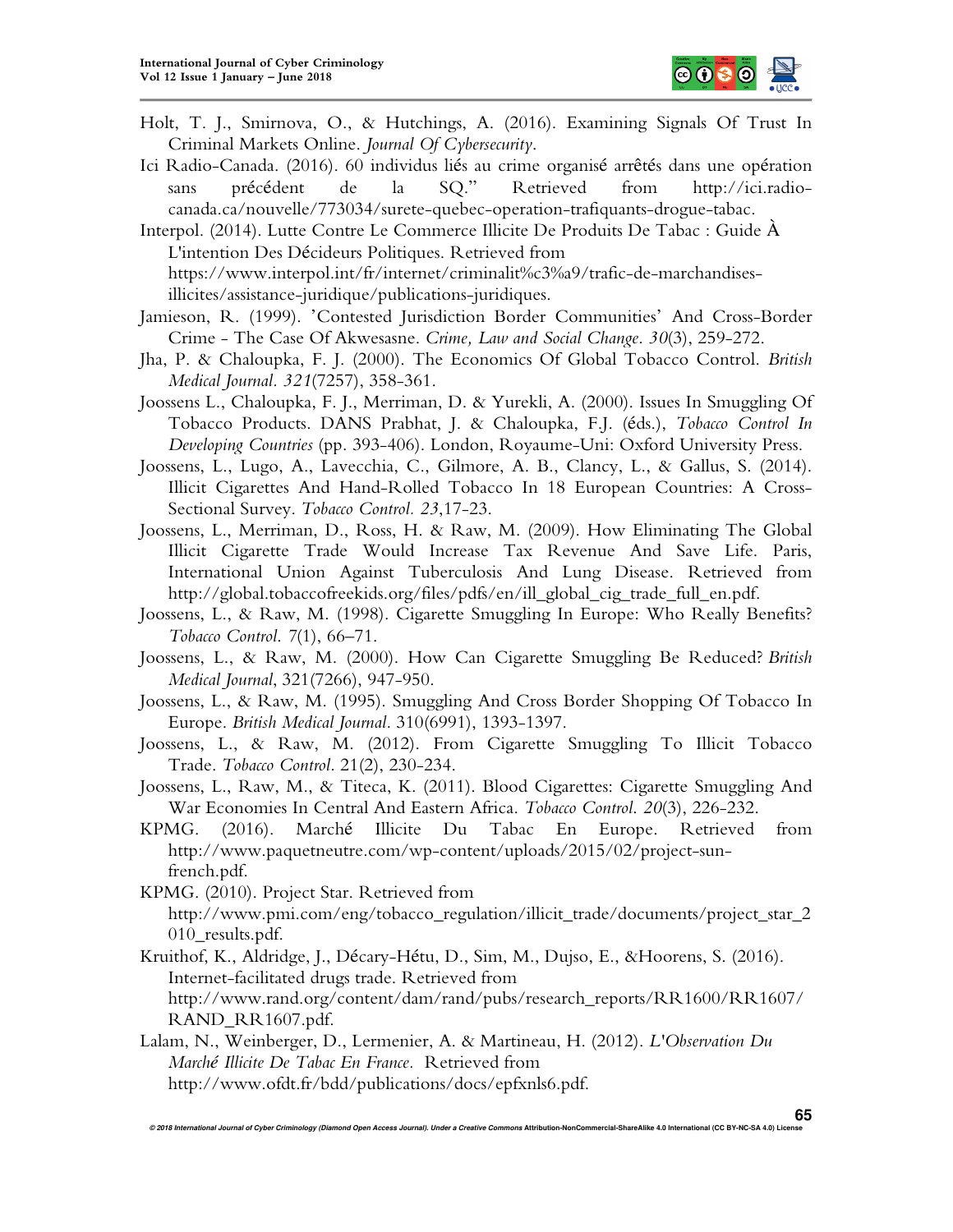- Lavoie, M., & Décary-Hétu, D. (2016). BitCluster: The Bitcoin DeAnonymizer Tool. Retrieved from https://www.bit-cluster.com.
- LeGresley, E., Lee, K., Muggli, M. E., Patel, P., Collin, J., & Hurt, R. D. (2008). British American Tobacco And The "Insidious Impact Of Illicit Trade" In Cigarettes Across Africa. *Tobacco Control.* 17*(*5), 339-346.
- Lusthaus, J. (2012). Trust In The World Of Cybercrime. *Global Crime*. 13(2): 71-94.
- Maddox, A., Barratt, M. J., Allen, M., & Lenton, S. (2016). Constructive Activism In The Dark Web: Cryptomarkets And Illicit Drugs In The Digital 'Demimonde'. *Information, Communication & Society*. *19*(1), 111-126.
- Martin, J. (2014). *Drugs on the Dark Net: How Cryptomarkets Are Transforming the Global Trade in Illicit Drugs.* Sydney, Australia: Palgrave MacMillan.
- Martin, J., Cunliffe, J., Décary-Hétu, D., & Aldridge, J. (2018- in press). Darknet opioids: prescription opioid scheduling and cryptomarket drug trading in the US. *British Medical Journal*.
- Moodie, C., Mackintosh, A. M., & West, R. (2010). Adolescents' Awareness Of, And Involvement With, Illicit Tobacco In The UK. *Tobacco Control. 19(*6), 521-522.
- Mann, D., & Sutton, M. (1998). NETCRIME: More Change in the Organization of Thieving. *British Journal of Criminology*. *38*(2), 201-229.
- Motoyama, M., Mccoy, D., Levchenko, K., Savage, S., & Voelker, G. M. (2011). An Analysis Of Underground Forums. *Proceedings Of The 2011 ACM SIGCOMM Conference On Internet Measurement Conference*. Berlin, Germany.
- Nakamoto, S. (2009). Bitcoin: A Peer-To-Peer Electronic Cash System. Retrieved from https://bitcoin.org/bitcoin.pdf.
- Nasseri, R. (2015). An Investigation Of Cryptomarkets: Assessing The Online Drugs Trade From The Perspectives Of Australian Health And Law Enforcement Agencies. A thesis submitted to the Department of Policing, Intelligence and Counter Terrorism, Faculty of Arts at Macquarie University for the degree of Master of Research.
- NBC. (2011). "Schumer Calls On Feds To Shut Down Online Drug Marketplace." Online: http://www.nbcnewyork.com/news/local/schumer-calls-on-feds-to-shutdown-online-drug-marketplace-123187958.html.
- World Health Organization. (2003). *Convention-Cadre De L'oms Pour La Lutte Antitabac*. Online: http://apps.who.int/iris/bitstream/10665/42812/1/9242591017.pdf.
- World Health Organization. (2008). Rapport De L'oms Sur L'épidémie Mondiale De Tabagisme. Retrieved from

http://apps.who.int/iris/bitstream/10665/43896/1/9789242596281\_fre.pdf.

- World Health Organization. (2015). Commerce Illicite Des Produits De Tabac. Ce Qu'il Faut Savoir Pour Y Mettre Fin. Retrieved from http://apps.who.int/iris/bitstream/10665/176154/1/who\_nmh\_pnd\_15.3\_fre.pdf.
- World Customs Organization. (2015). Rapport Sur Les Trafics Illicites 2014. Retrieved from

http://www.wcoomd.org/fr/media/newsroom/2015/december/~/media/04ec82b62 7164a458d42db8c8a60f9e4.ashx.

Paquet-Clouston, & Masarah-Cynthia. (2016). Are Cryptomarkets the Future of Drug Dealing? Assessing the Structure of the Drug Market Hosted on Cryptomarkets. Masters thesis, École de criminologie, Université de Montréal.